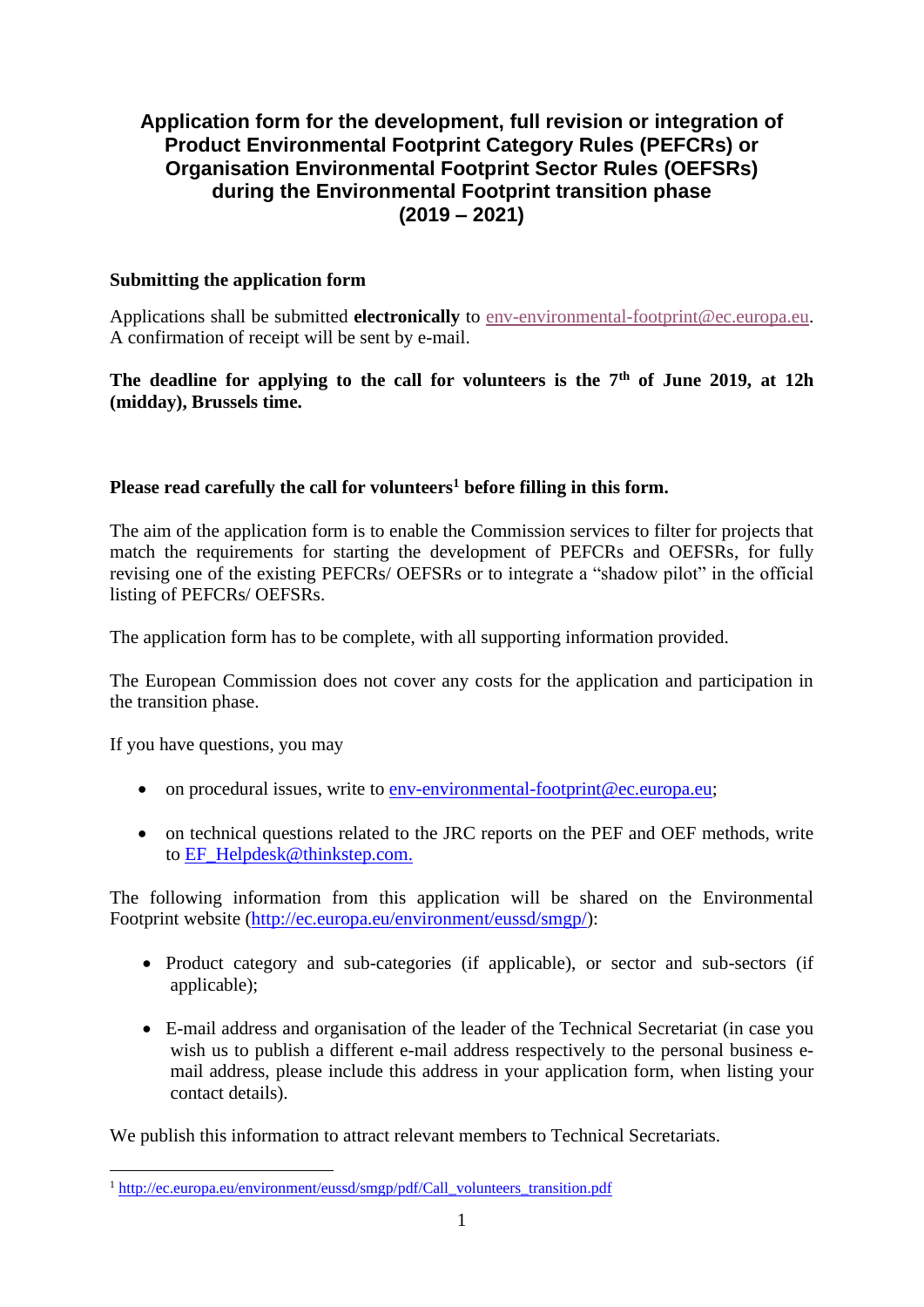No other information from this application will be published. Other information in this application form will only be used by European Commission staff for the selection of projects for the Environmental Footprint transition phase. Please check also the privacy notice provided at the end of this document.

**Please note that submitting the application does not guarantee the selection for participation in the EF transition phase.**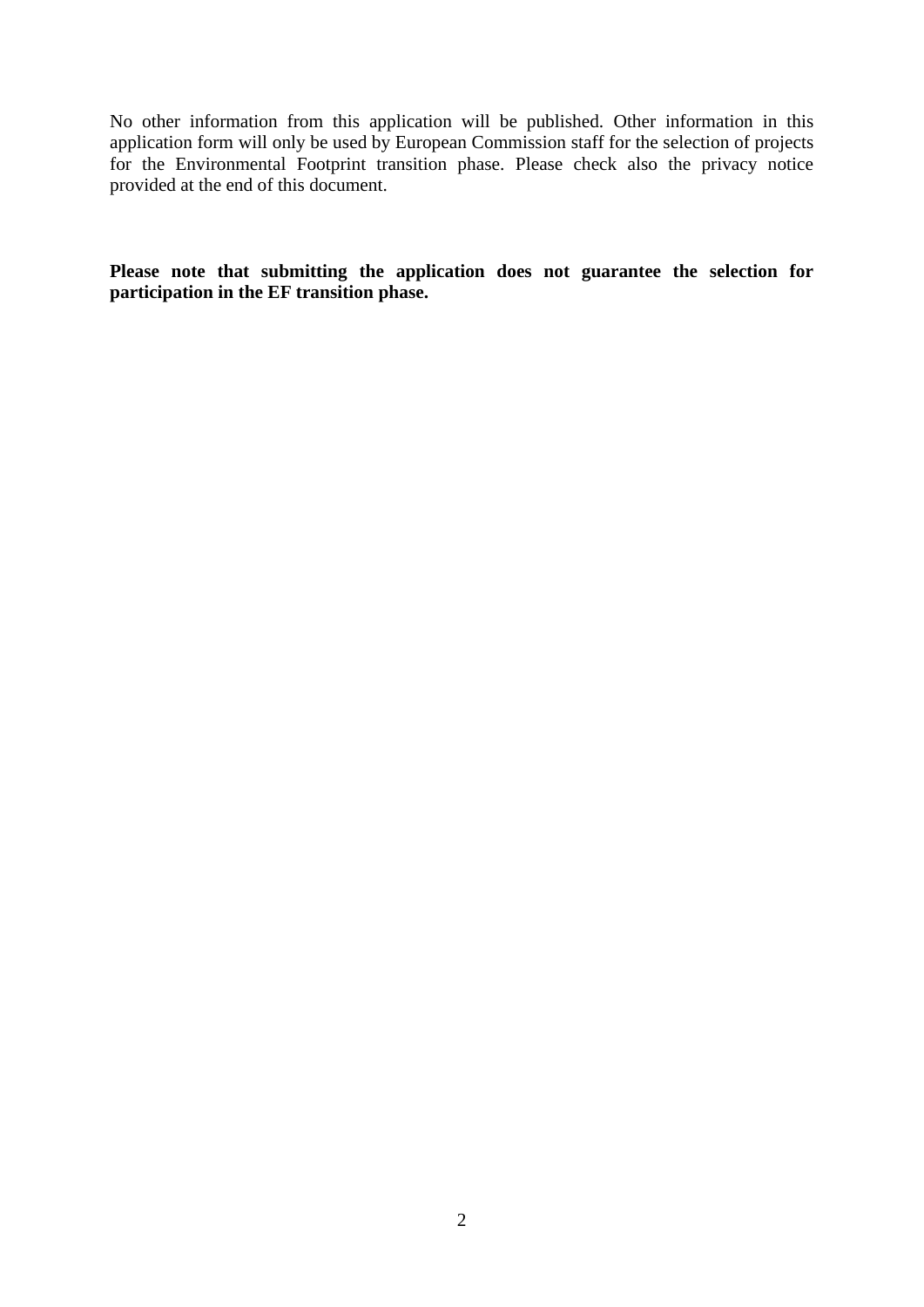# **APPLICATION FORM**

### **SUBJECT**

The application concerns the development of a new

 $\boxtimes$  PEFCR

 $\Box$  OEFSR

The application concerns the full revision of an existing

PEFCR [*specify which*]

OEFSR [*specify which*]

This application concerns rules developed outside of the EF pilot phase of 2013-18 ("shadow pilot")

PEFCR [*specify which*]

OEFSR [*specify which*]

### **SCOPE**

**Identify and describe the product category or sector proposed for the PEFCR/ OEFSR development, or, in case of revising rules, describe any change to the scope of an existing PEFCR/ OEFSR:**

*The full goal and scope description is presented in the document "Marine Fish PEFCR - Goal and scope description for the development of a Marine Fish PEFCR" that is submitted as a part of this application and is a complete document with references etc. (See ANNEX 1 to this application) The relevant text, from chapter 4 is cited here:*

### **4.2 Scope**

The scope of the PEFCR is marine fish for human consumption in the EU market. The rationale for this scope is explained in the following text.

This scope is considered as wide as there are a single main function but different applications/technologies/materials.

The scope is defined with respect to the stated goal by the PEFCR Guidance v6.3 (chapter 1.7): "Pilot testers are advised to define an as broad as possible scope for the PEFCR, including all products that are capable of fulfilling the same function. A too narrow (small) product category definition would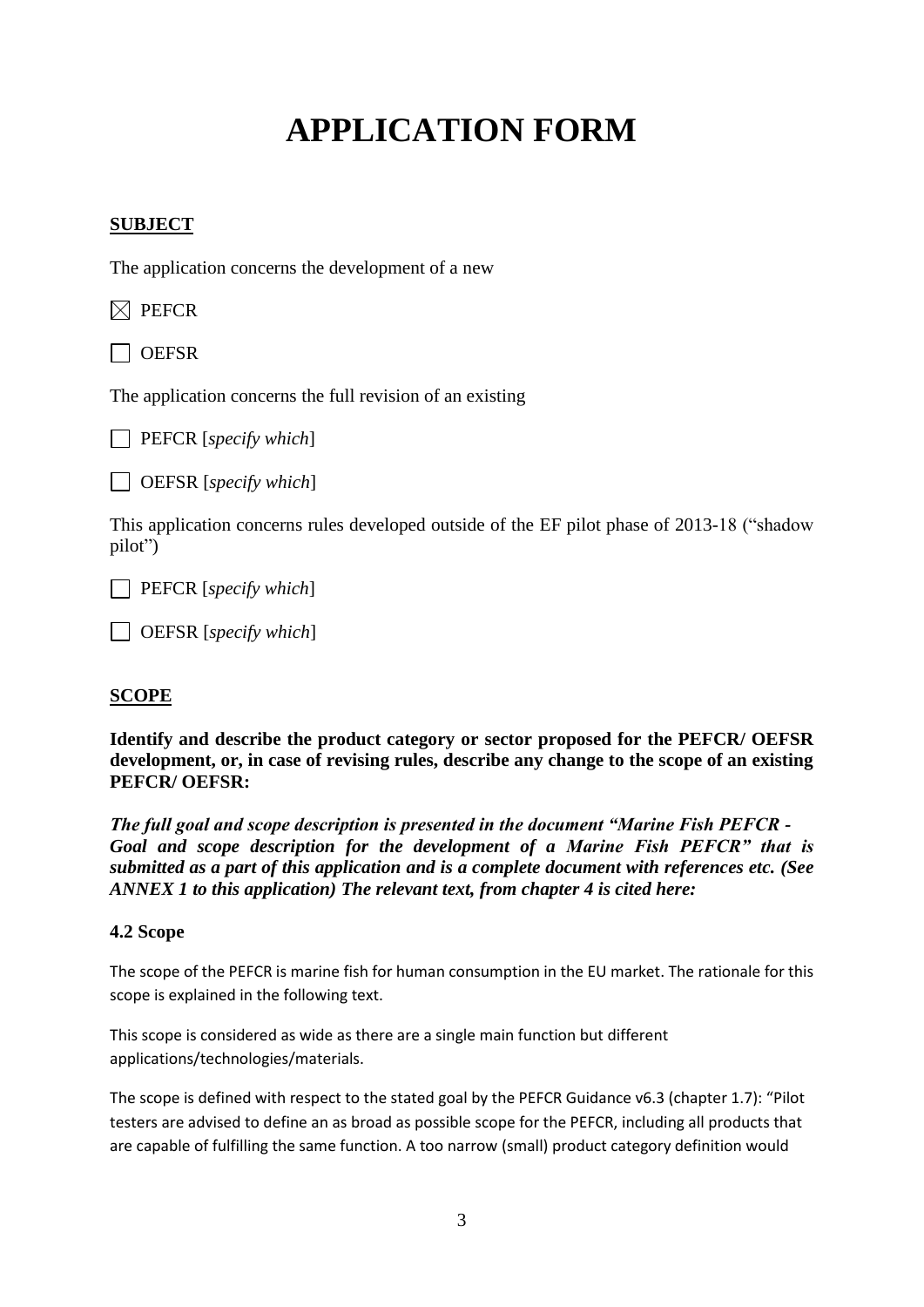result in a very large number of PEFCRs, diminishing the usefulness of the developed PEFCRs. In its extreme, it could lead to meaningless PEFCRs."

This goal must however be considered with respect to the requirements to data quality and representativeness. The reason why the scope is limited to a specific list of fisheries is a consideration of the data that is available against the sum of requirements on representativeness and data quality in the PEFCR Guidance [1]. Based on the previous attempt to develop a Marine Fish PEFCR, and more than a decade of experience with LCA of seafood producing systems, we think that the seafood LCA data that is available, even though limited, is sufficient to perform the necessary screening and supporting studies, and to make a robust and responsible PEFCR for marine fish.

### **EU** marine fish consumption

**EU** consumption of marine fish that are covered by available LCA data

### **Identify the functional unit/ reporting unit for the PEFCR/ OEFSR**

*The full presentation and argument for the scope and functional unit is presented in the document "Marine Fish PEFCR - Goal and scope description for the development of a Marine Fish PEFCR" that is submitted as a part of this application and is a complete document with references etc. (See ANNEX 1 to this application). The relevant text, from chapter 4 is cited here:*

### *4.2.1 Functional unit and reference flow*

The function of the product is to provide a meal for human consumption.

The functional unit (FU) is the quantified performance of a product system, to be used as a reference unit. Meaningful comparisons shall only be made when products can fulfil the same function. Therefore, the FU of a PEFCR should describe qualitatively and quantitatively the function(s) and duration of the product. For the marine fish PEFCR the FU is defined as: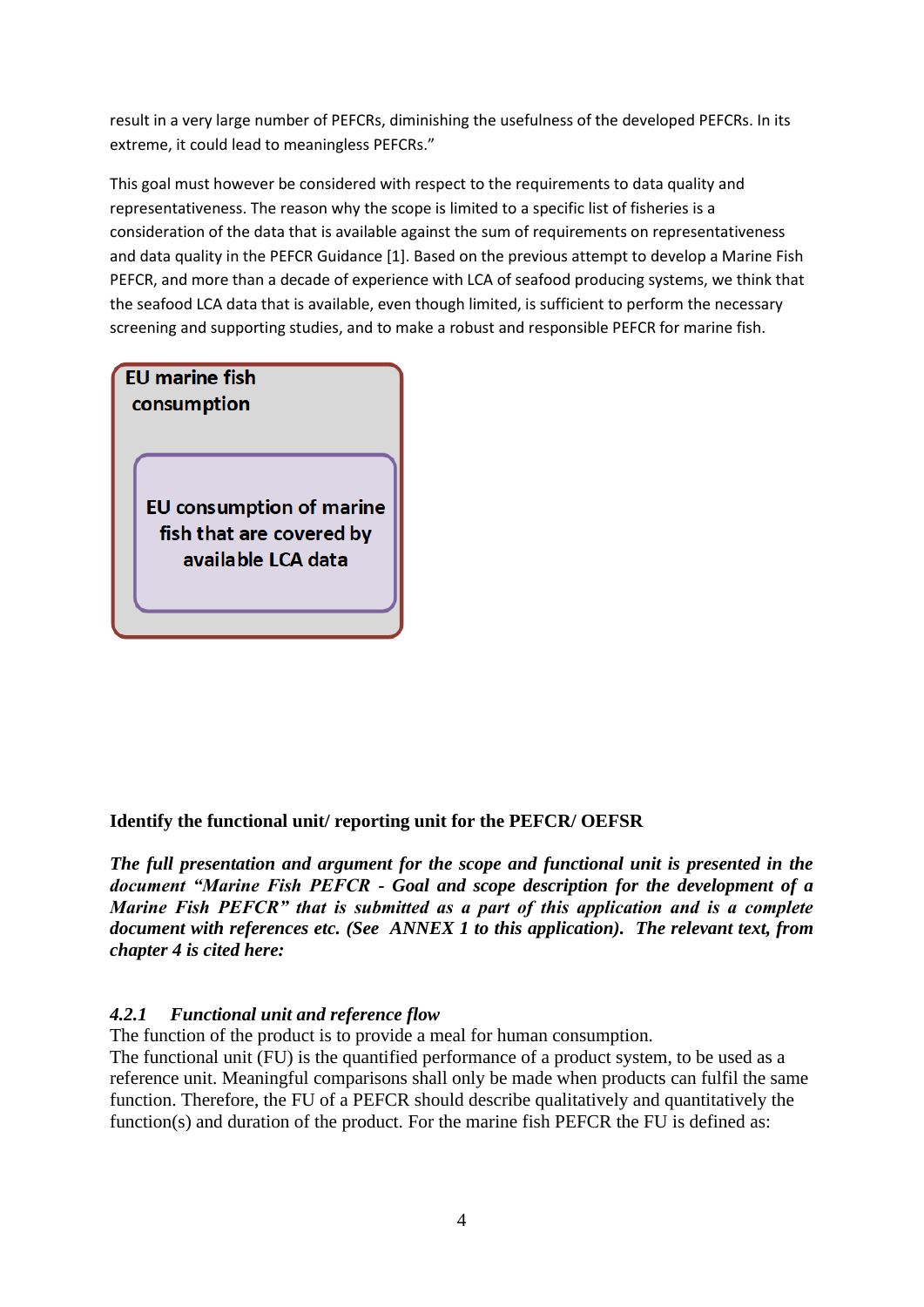- **What:** Marine fish products for human consumption and the packaging needed to deliver 1 kg edible product to the retailer.
- **How much:** 1 kg marine fish. *The reference flow is 1 kg of edible marine fish.*
- **How good:** The product should be appropriate for human consumption
- **How long:** For products where durability or shelf-life is established

## **If already available, identify the reference flow (PEFCRs only)**

See above

### **Introduce the CPA/NACE codes for the proposed product category/ sector:**

### **4.4.3 Scope: NACE/CPA classification**

With reference to the NACE/CPA classification, the PEFCR shall cover the following classes.:

- 03.0 Fish and other fishing products
	- o 03.00 Fish and other fishing products
		- 03.00.1 Fish, live
		- 03.00.12 Live fish, marine, not farmed
		- 03.00.14 Live fish, marine, farmed
		- 03.00.2 Fish, fresh or chilled
		- 03.00.21 Fresh or chilled fish, marine, not farmed
		- 03.00.23 Fresh or chilled fish, marine, farmed

In addition to these stages, also the following classes under C Manufactured products 10.20 Processed and preserved fish, crustaceans and molluscs will be covered:

- 10.20.1 Fish, fresh, chilled or frozen
- 10.20.11 Fish fillets and other fish meat (whether or not minced), fresh or chilled
- 10.20.12 Fish livers and roes, fresh or chilled
- 10.20.13 Fish, frozen
- 10.20.14 Fish fillets, frozen
- 10.20.15 Fish meat, (whether or not minced), frozen
- 10.20.16 Fish livers and roes, frozen

### **Products that are not included in the scope:**

- 03.00.13 Live fish, freshwater, not farmed
- 03.00.15 Live fish, freshwater, farmed
- 03.00.22 Fresh or chilled fish, freshwater, not farmed
- 03.00.24 Fresh or chilled fish, freshwater, farmed
- 03.00.31 Crustaceans, not frozen, not farmed
- 03.00.32 Crustaceans, not frozen, farmed
- o 03.00.4 Molluscs and other aquatic invertebrates, live, fresh or chilled
- o 03.00.5 Pearls, unworked
- o 03.00.6 Other aquatic plants, animals and their products
- o 03.00.7 Support services to fishing and aquaculture
- o 03.00.11 Live ornamental fish
	- 10.20.2 Fish, otherwise prepared or preserved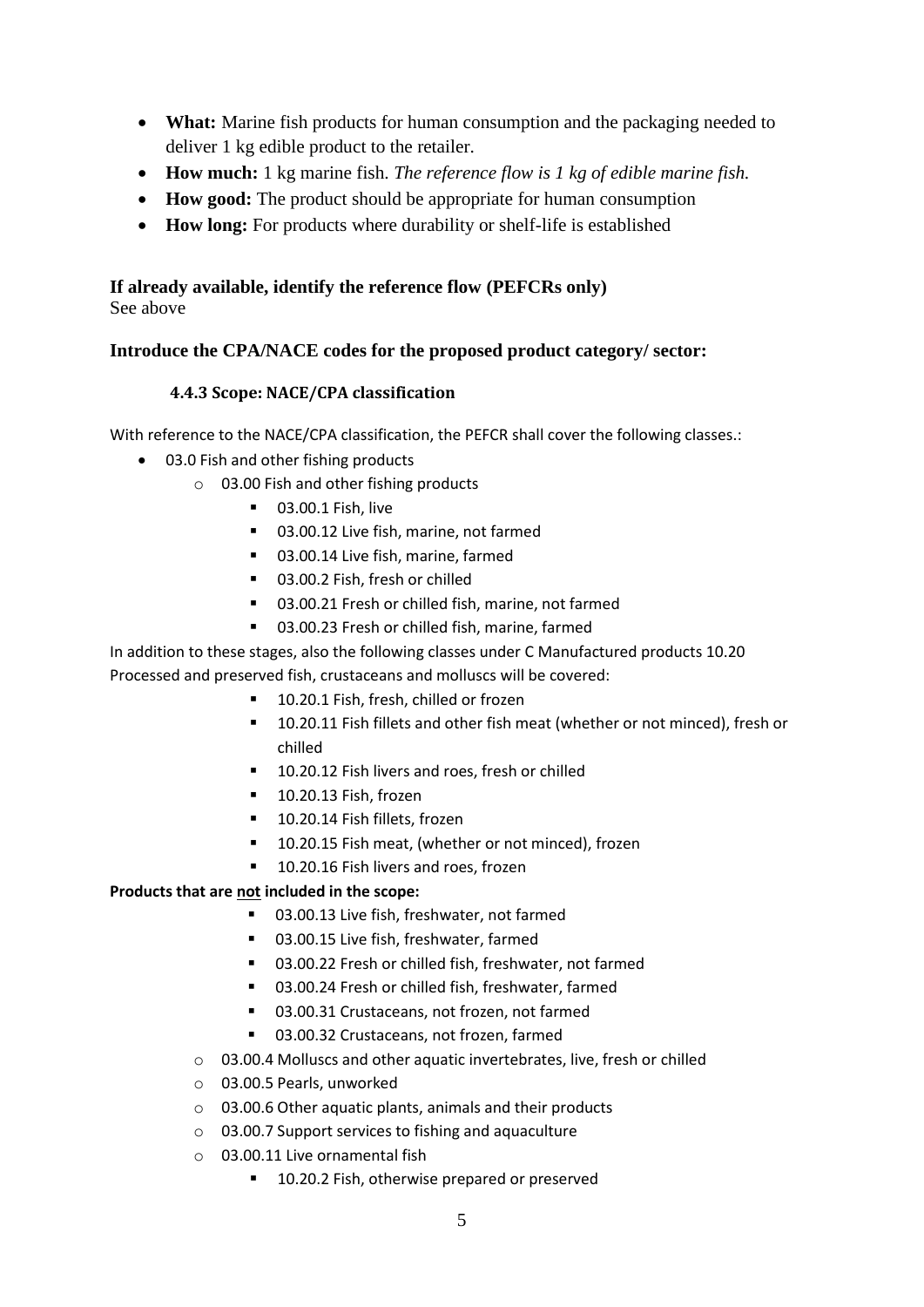- 10.20.21 Fish fillets, dried, salted or in brine, but not smoked
- 10.20.22 Fish livers and roes dried, smoked, salted or in brine
- 10.20.23 Fish, dried, whether or not salted, or in brine
- 10.20.24 Fish, including fillets, smoked
- 10.20.25 Fish, otherwise prepared or preserved, except prepared fish dishes
- 10.20.26 Caviar and caviar substitutes
- o 10.8 Other food products
	- 10.85.1 Prepared meals and dishes,
		- 10.85.12 Prepared meals and dishes based on fish, crustaceans and molluscs

### **Identify the system boundary for the PEFCR/ OEFSR**

 $\boxtimes$  Cradle-to-grave for products or for the product portfolio [*please specify*].

*The full presentation and argument for the scope and functional unit is presented in the document "Marine Fish PEFCR - Goal and scope description for the development of a Marine Fish PEFCR" that is submitted as a part of this application. (See ANNEX 1 to this application).*

### **4.3 Scope: Life cycle stages (system boundaries)**

The PEFCR will cover the life cycle stages of marine fish as indicated in [Figure 0-1.](#page-6-0) For marine fish products the PEFCR will cover the life cycle including fishing and through preparation and use. For marine fish from aquaculture the environmental footprint of the feed input will be covered by the Feed PEFCR (see chapter **Feil! Fant ikke referansekilden.**).

The life cycle of marine fish products can be divided into the following stages:

- Production: Fishing, compound feed production (including the upstream stages of raw material production), aquaculture juvenile production and aquaculture grow out
- Preparation: Slaughter, gutting, filleting and refrigeration and or freezing
- Distribution: Packaging materials and transport from preparation to retailer
- Use

The scope will be comprised by the definition of prepared fishery products as defined in Regulation (EC) No 853/2004 <sup>2</sup> laying down specific hygiene rules for food of animal origin: "*Prepared fishery products"* means unprocessed fishery products that have undergone an operation affecting their anatomical wholeness, such as gutting, heading, slicing, filleting, and chopping.

<sup>2</sup> Regulation (EC) No 853/2004 of the European Parliament and of the Council of 29 April 2004 (OJ L 226, 25.6.2004, p. 22)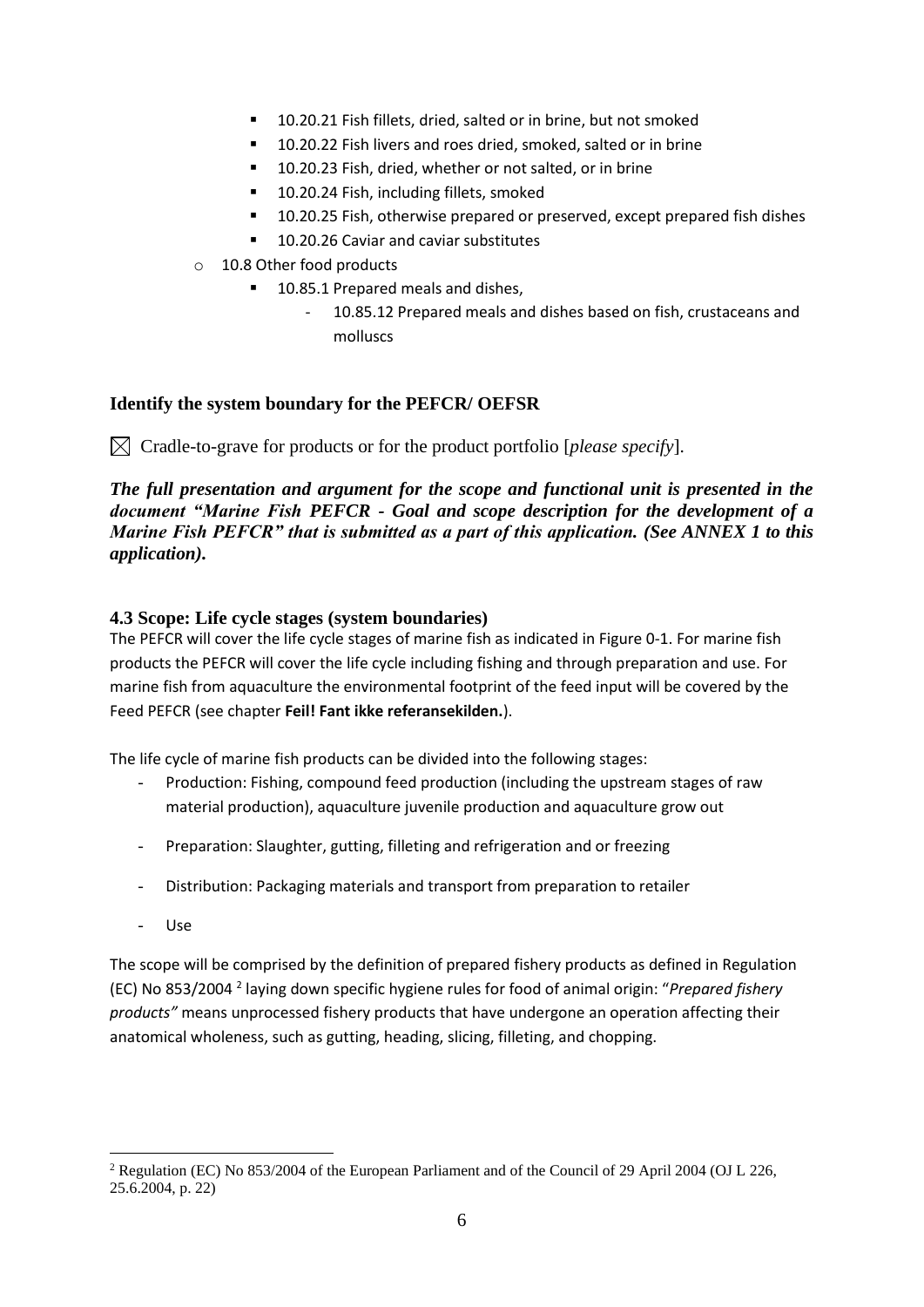This means that *processing* of marine fish is out of the scope. *Processing* as defined in *Regulation (EC) no 852/2004<sup>3</sup> :* "*processing"* means any action that substantially alters the initial product, including heating, smoking, curing, maturing, drying, marinating, extraction, extrusion or a combination of those processes. In difference from "*unprocessed products"* which means foodstuffs that have not undergone processing, and includes products that have been divided, parted, severed, sliced, boned, minced, skinned, ground, cut, cleaned, trimmed, husked, milled, chilled, frozen, deep-frozen or thawed;

For fish that goes into other types of processing not included in term *preparation* the Marine Fish PEFCR shall work as a module for the life cycle from cradle to processing gate.

Retailer and consumer stage will be included according to chapter A.4.2.6 in the PEFCR guidance [1] and based on the PEF-RP and the rest of the PEFCR development process it will considered if these stage will be included in the final PEFCR.



<span id="page-6-0"></span>*Figure 0-1 Scope (life cycle stages scope) of the Marine Fish PEFCR*

### *We are providing in a separate document a preliminary list of secondary datasets needed to develop the PEFCR/ OEFSR.*

### $\boxtimes$  Yes.

<sup>3</sup> *Regulation (EC) no 852/2004 of the European Parliament and of the Council of 29 April 2004 on the hygiene of foodstuffs (OJ L 139, 30.4.2004, p. 1)*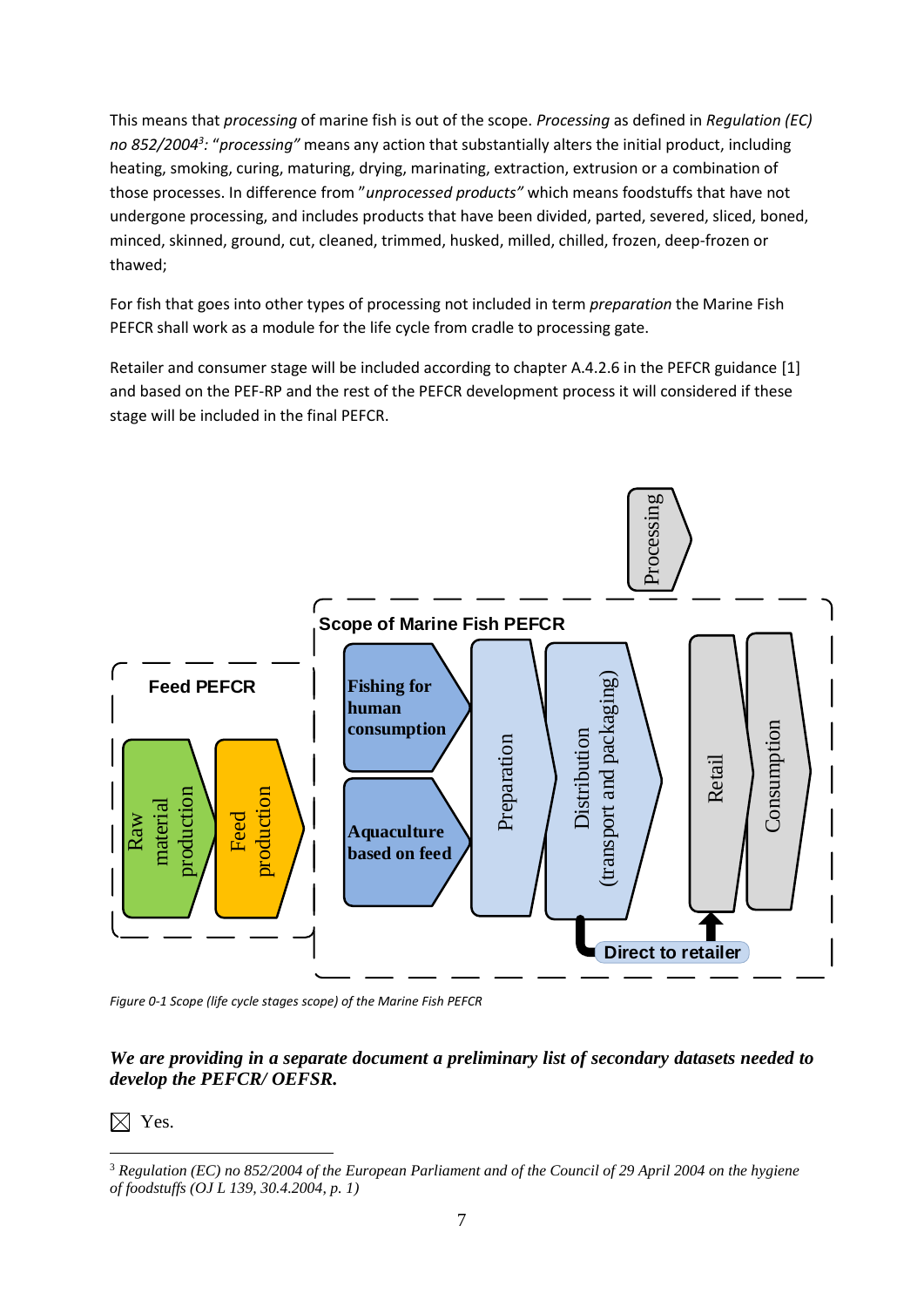This is delivered in the form of a report that was developed describing the data needed to perform environmental assessment of seafood products (See ANNEX 2 to this application). A co-operation is planned between the GFLI [\(http://globalfeedlca.org/\)](http://globalfeedlca.org/) and the TS concerning hosting of LCI datasets relevant both for feed and for marine fish for human consumption since marine fish are used for feed or for food or both (by-products from marine fish for human consumption).

 $\vert$  | No

**In case the project is selected without the involvement of the Commission services, the TS is ready to cover the cost of the acquisition of user rights for secondary data needed to develop and use the PEFCR/ OEFSR. The TS shall co-ordinate with the Commission services on the process to acquire the user rights. User rights will be valid until the validity of the PEFCR/ OEFSR (31 December 2024).**

 $\Box$  Yes

 $\boxtimes$  No

**For PEFCRs, are there any existing Product Category Rules (PCR), PEFCRs – or similar documents – relevant for the proposed product category?**

 $\boxtimes$  Yes. The following table presents the identified documents. These documents are *evaluated with respect to how they follow the PEF method in chapter 2.1 in the document "Marine Fish PEFCR - Goal and scope description for the development of a Marine Fish PEFCR" that is submitted as a part of this application*. *(See ANNEX 1 to this application)*

 $\Box$  No

| <b>Document</b>                         | <b>Type of document</b>                                            |
|-----------------------------------------|--------------------------------------------------------------------|
| BSI PAS 2050-2:2012                     | This Publicly Available Specification (PAS), PAS 2050-2, contains  |
| Assessment of life cycle                | requirements for the assessment of life cycle greenhouse gas (GHG) |
| greenhouse gas emissions <sup>4</sup> . | emissions specifically associated with seafood and other aquatic   |
|                                         | food products. The requirements are supplementary to those         |
|                                         | specified in PAS 2050:2011, which provides a generic method for    |
|                                         | assessing the life cycle GHG emissions of goods                    |
|                                         | and services                                                       |
| NS 9418:2013 Carbon                     | Developed by Standards Norway. This is the only one published in   |
| footprint for seafood -                 | Norwegian.                                                         |
| Product category rules (CFP-            |                                                                    |
| $PCR$ <sup>5</sup>                      |                                                                    |
|                                         |                                                                    |

<sup>&</sup>lt;sup>4</sup> Link to the BSI web page: [http://shop.bsigroup.com/en/Browse-By-Subject/Environmental-Management-and-](http://shop.bsigroup.com/en/Browse-By-Subject/Environmental-Management-and-Sustainability/PAS-2050/PAS-2050-2/)[Sustainability/PAS-2050/PAS-2050-2/](http://shop.bsigroup.com/en/Browse-By-Subject/Environmental-Management-and-Sustainability/PAS-2050/PAS-2050-2/)

<sup>5</sup> Link to Standard Norway:

<https://www.standard.no/no/nettbutikk/produktkatalogen/Produktpresentasjon/?ProductID=641501>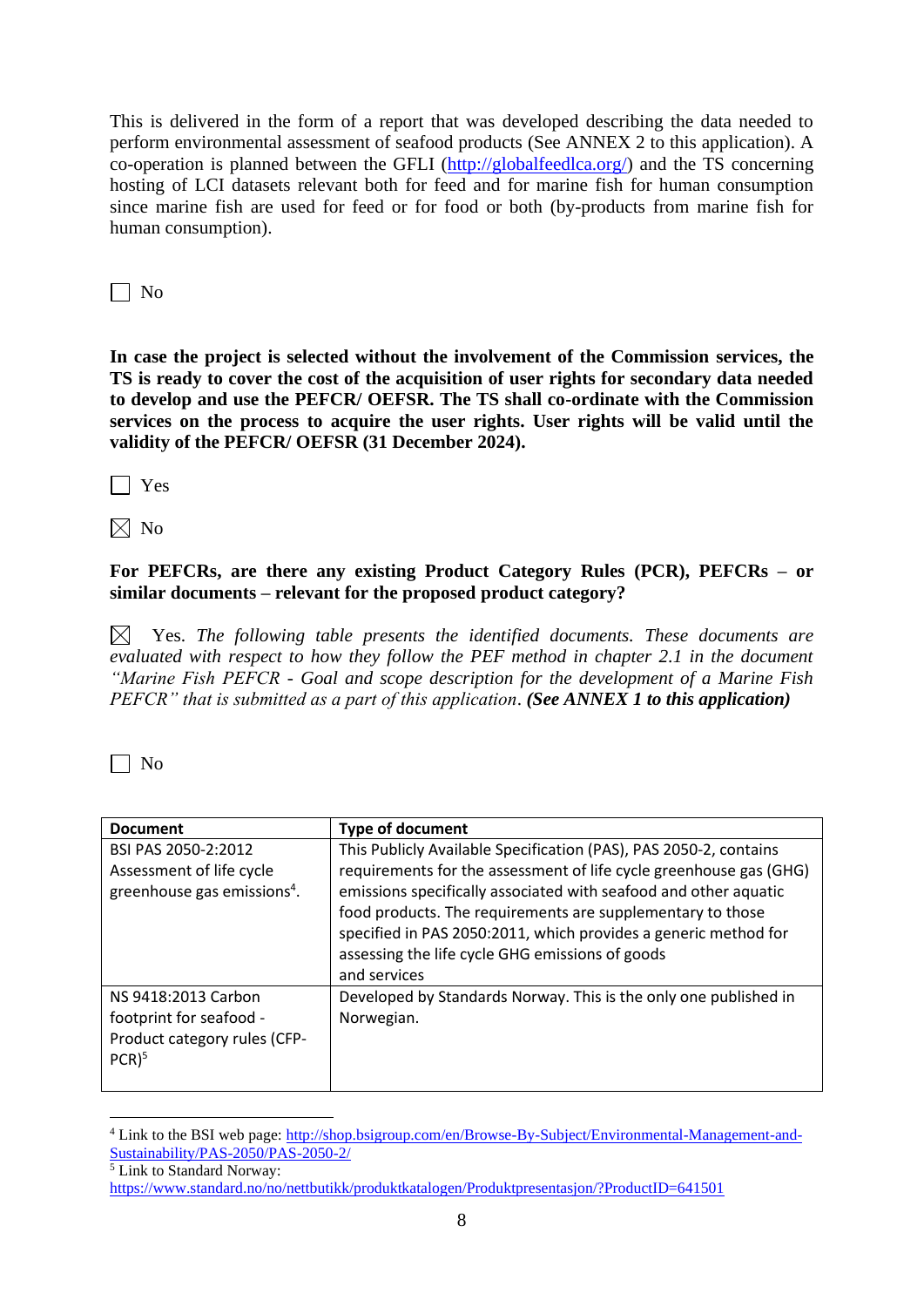| PCR ACCORDING TO ISO     | This is a PCR document developed in the framework of the         |
|--------------------------|------------------------------------------------------------------|
| 14025:2006. PRODUCT      | International EPD System, operating in accordance with ISO       |
| GROUP: UN CPC 2124       | 14025:2006; 9001; 14001; 14040 and 14044. The International EPD® |
| FISH, OTHERWISE PREPARED | System is a system of voluntary environmental declarations       |
| OR PRESERVED;            | applicable to any type of goods                                  |
| <b>CAVIAR AND CAVIAR</b> | and services.                                                    |
| SUBSTITUTES <sup>6</sup> |                                                                  |

**For OEFSRs, are there any existing sector rules or other similar documents relevant for the proposed sector?** 

 $\Box$  Yes

 $\Box$  No

*[If the answer is YES, please add these documents as annex to the application form or provide the hyperlink to download them, if available.*

*In case the proposal concerns the revision of an existing OEFSR, describe and provide any additional document respectively to those taken into account during the pilot phase.*

*Do not forget to provide evidence on attempts to involve in the TS the related programme operators.*

*Please state whether the definition of the sector matches those of an existing reference document or whether any of these apply a life cycle assessment approach.]*

### **Please provide below the list of organisations that will be part of the Technical Secretariat:**

[*Insert list using the tables in the "proponents" section below. Please remember to attach a scan of the singed letters of commitment of organisations who will be part of the Technical Secretariat.*

*This is needed also in case of the revision of a PEFCR/ OEFSR or the integration of a "shadow" pilot".*

*Please indicate which is the party acting as TS leader. Please remember to add a generic/ functional e-mail address, too, in case you do not wish that we publish online your personal work e-mail address.*]

### **The list of prponents:**

- Organisations:
	- **Norwegian Seafood Federation (leader)**
	- **FEAP**
	- **AIPCE-CEP**
	- **FEFAC**
	- **Norwegian Fishermen's Association**
- Companies:
	- **Cermaq Group AS**

<sup>6</sup> Link to web page with the PCR:<http://www.environdec.com/en/PCR/Detail/?Pcr=9006#.VEiz8PmsWQA>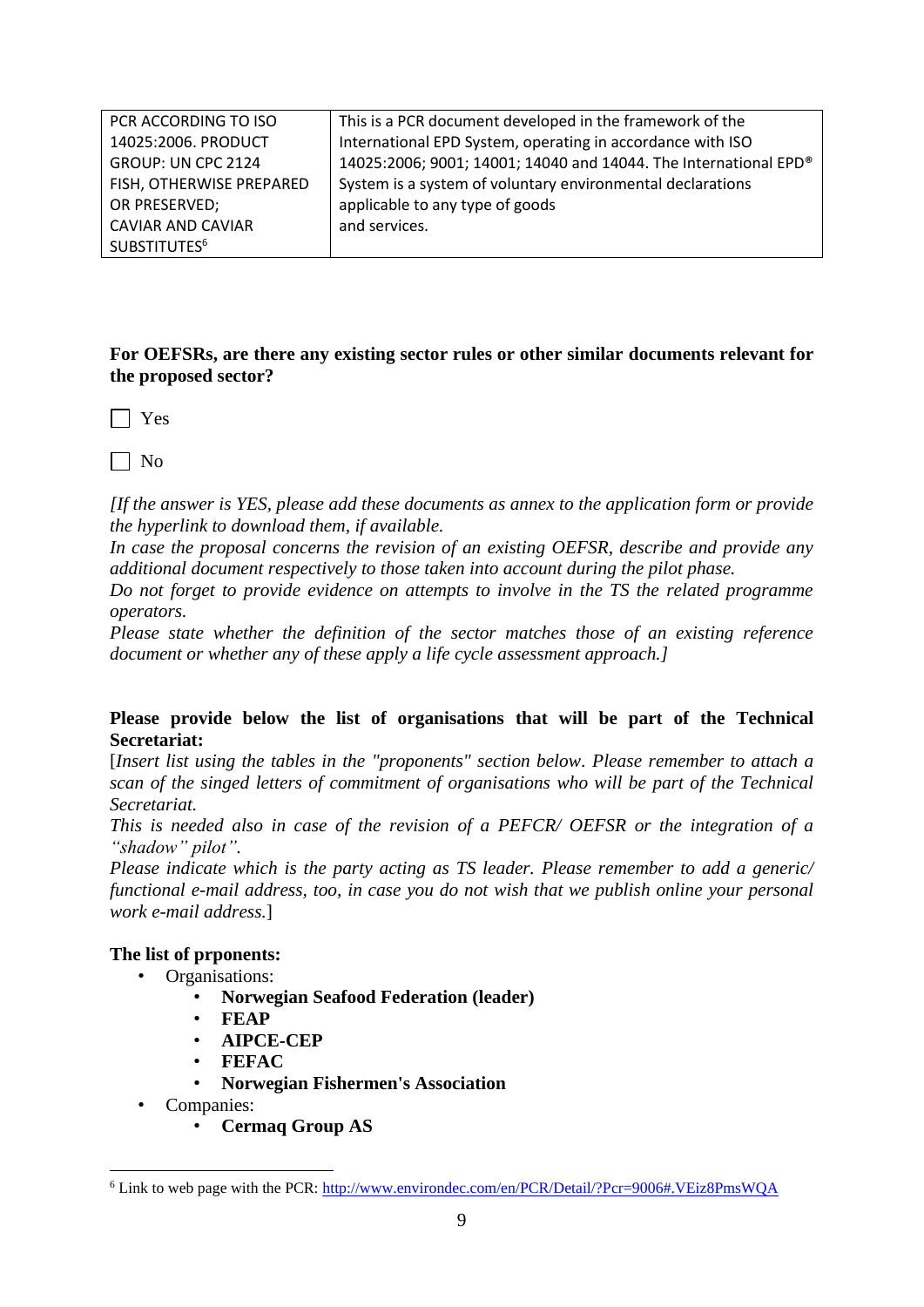- **Lerøy Seafood Group ASA**
- **Pelagia**
- **Royal Greenland A/S**
- LCA consultant:
	- **Asplan Viak AS**

### **PROPONENT(S)**

Please fill in the following table. Create one table for each member of the TS.

### **Norwegian Seafood Federation (NSF):**

| <b>Organisation name</b>                        | <b>Norwegian Seafood Federation (NSF)</b>                                                                                                                                                                                                                                                                                                                                                                                                                                                                                                                                                                                                                                                                                |
|-------------------------------------------------|--------------------------------------------------------------------------------------------------------------------------------------------------------------------------------------------------------------------------------------------------------------------------------------------------------------------------------------------------------------------------------------------------------------------------------------------------------------------------------------------------------------------------------------------------------------------------------------------------------------------------------------------------------------------------------------------------------------------------|
| Sector                                          | Fishoil/fish marine ingrediencies, compound fish feed, aquaculture,                                                                                                                                                                                                                                                                                                                                                                                                                                                                                                                                                                                                                                                      |
|                                                 | processing industry seafood (wild catches and aquaculture) and traders                                                                                                                                                                                                                                                                                                                                                                                                                                                                                                                                                                                                                                                   |
| Description of the<br>organisation's activities | The Norwegian Seafood Federation (NSF) represents the interests of<br>approximately 620 member companies including all producers of<br>fishoil/fishmeal and compound fish feed, most of the aquaculture<br>companies and seafood processing industry including wild catches on<br>Norway. Approx. 80 % of the seafood produced and exported from<br>Norway pass through NSF's members.<br>Services that NSF provide: • Promote our members' interests in regard<br>to exports, trade and other international issues<br>• Advise member companies on a wide range of issues, including<br>Health, environment and safety, Quality systems, Food & feed safety,<br>Trade regulations, Coordinates research and development |
| Number of staff                                 | 24                                                                                                                                                                                                                                                                                                                                                                                                                                                                                                                                                                                                                                                                                                                       |
| Business address                                | Postboks 5471 Majorstuen, 0305 Oslo, Norway                                                                                                                                                                                                                                                                                                                                                                                                                                                                                                                                                                                                                                                                              |
| Website (optional)                              | https://sjomatnorge.no/norwegian-seafood-federation/                                                                                                                                                                                                                                                                                                                                                                                                                                                                                                                                                                                                                                                                     |
| Are you an SME? <sup>7</sup>                    | N <sub>o</sub>                                                                                                                                                                                                                                                                                                                                                                                                                                                                                                                                                                                                                                                                                                           |

| <b>Contact person</b> | Henrik Stenwig                              |
|-----------------------|---------------------------------------------|
| Function:             | Director Environment and Veterinary affairs |
| Address:              | Postboks 5471 Majorstuen, 0305 Oslo, Norway |
| Telephone no.         | $+4791820072$                               |
| Email                 | henrik.stenwig@sjomatnorge.no               |

### **AIPCE-CEP:**

| <b>Organisation name</b> | <b>CE-CEP</b>                 |
|--------------------------|-------------------------------|
| Sector                   | J Fish Processors and Traders |

<sup>7</sup> For the EU SME definition see [http://ec.europa.eu/enterprise/policies/sme/facts-figures-analysis/sme](http://ec.europa.eu/enterprise/policies/sme/facts-figures-analysis/sme-definition/index_en.htm)[definition/index\\_en.htm](http://ec.europa.eu/enterprise/policies/sme/facts-figures-analysis/sme-definition/index_en.htm)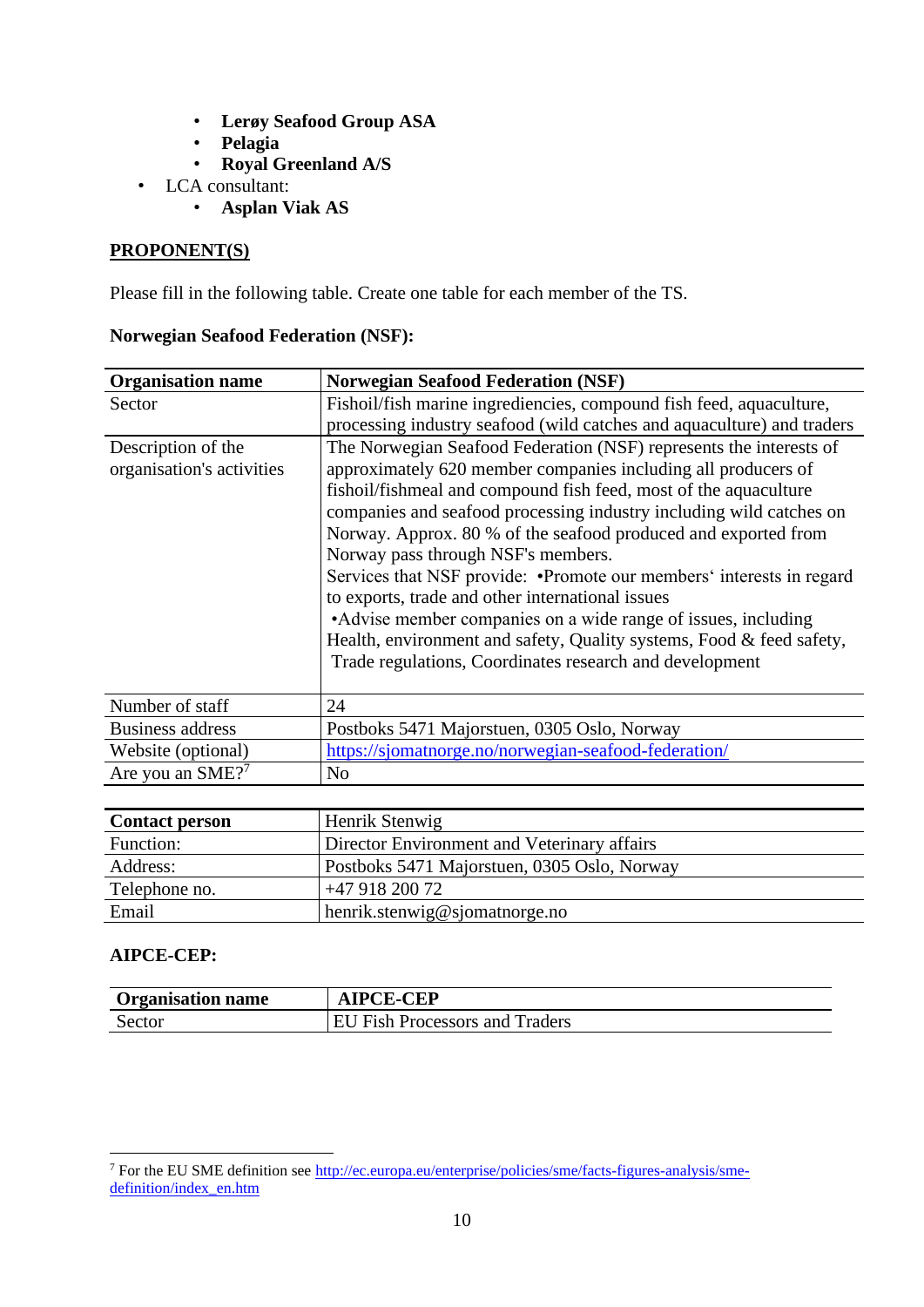| Description of the             | AIPCE (EU Fish Processors and Traders Association) and CEP                                                                                                                                                                                                                          |
|--------------------------------|-------------------------------------------------------------------------------------------------------------------------------------------------------------------------------------------------------------------------------------------------------------------------------------|
| organisation's activities      | (European Federation of National Organizations of Importers and                                                                                                                                                                                                                     |
|                                | Exporters of Fish) were established in 1959 and collaborate on                                                                                                                                                                                                                      |
|                                | the basis of a Co-operation Agreement, creating AIPCE-CEP.                                                                                                                                                                                                                          |
|                                | The association represents 20 EU National Associations and 2                                                                                                                                                                                                                        |
|                                | Associations in Third countries, for a total of nearly 3,500                                                                                                                                                                                                                        |
|                                | companies, the majority of which with 20 employees at most, for<br>total employment of around 120,000 persons. The overall value<br>of the output of the industry represented by AIPCE-CEP amounts<br>to around EUR 27 billion, or three times the turnover of the catch<br>sector. |
| Number of staff                | $\overline{4}$                                                                                                                                                                                                                                                                      |
| <b>Business address</b>        | Avenue de Tervueren 188A – 1150 Brussels (BE)                                                                                                                                                                                                                                       |
| Website (optional)             | https://www.aipce-cep.org/                                                                                                                                                                                                                                                          |
| Are you an $SME$ <sup>21</sup> | no                                                                                                                                                                                                                                                                                  |

| <b>Contact person name</b> | Claudia Vinci                                   |
|----------------------------|-------------------------------------------------|
| Function:                  | <b>Secretary General</b>                        |
| Address:                   | Avenue de Tervueren $188A - 1150$ Brussels (BE) |
| Telephone no.              | 0032470661440                                   |
| Email                      | aipce@kellencompany.com                         |

### **FEAP (Federation of European Aquaculture Producers):**

| <b>Organisation name</b>                        | <b>FEAP</b> (Federation of European Aquaculture Producers)                                                                                                                                                                                                                                                                                                                                                                                                                                                                                                                                                                                                                                                                                                                                                                                                                                                                                                 |
|-------------------------------------------------|------------------------------------------------------------------------------------------------------------------------------------------------------------------------------------------------------------------------------------------------------------------------------------------------------------------------------------------------------------------------------------------------------------------------------------------------------------------------------------------------------------------------------------------------------------------------------------------------------------------------------------------------------------------------------------------------------------------------------------------------------------------------------------------------------------------------------------------------------------------------------------------------------------------------------------------------------------|
| <b>Sector</b>                                   | Aquaculture                                                                                                                                                                                                                                                                                                                                                                                                                                                                                                                                                                                                                                                                                                                                                                                                                                                                                                                                                |
| Description of the<br>organisation's activities | <b>FEAP</b> is the united voice of the European aquaculture<br>production industry and represents national associations at the<br>European level. FEAP supports and promotes the responsible<br>development of aquaculture and provides common positions and<br>opinions of the European aquaculture sector. Among FEAP's<br>most important activities is its advisory role in providing<br>positions, documentations and data on European aquaculture<br>issues to the European institutions and other aquaculture<br>stakeholder organisations, carried out at both the European and<br>global levels. FEAP is also active in both promoting and<br>participating in research and support/coordination projects that<br>contribute to innovation and development of the European fish<br>farming sector and is also increasingly involved in sectoral<br>actions and discussions on aquaculture as well as broader issues<br>that affect the profession. |
| Number of staff                                 | 2.5                                                                                                                                                                                                                                                                                                                                                                                                                                                                                                                                                                                                                                                                                                                                                                                                                                                                                                                                                        |
| <b>Business</b> address                         | 56 Avenue des Arts, Brussels, 1000                                                                                                                                                                                                                                                                                                                                                                                                                                                                                                                                                                                                                                                                                                                                                                                                                                                                                                                         |
| Website (optional)                              | www.feap.info                                                                                                                                                                                                                                                                                                                                                                                                                                                                                                                                                                                                                                                                                                                                                                                                                                                                                                                                              |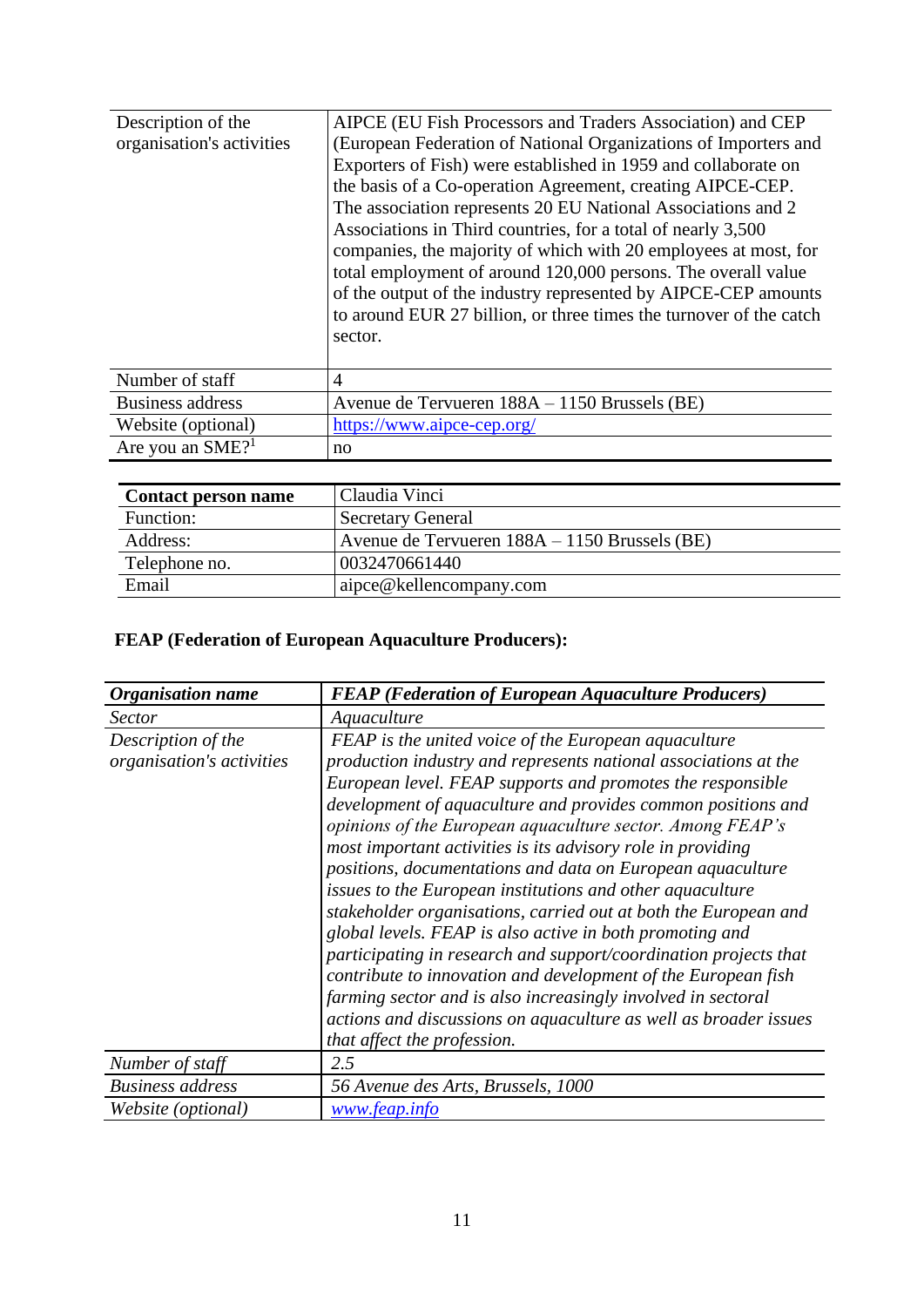*Are you an SME?[1] Non-profit trade association*

| Contact person name | Kathryn Stack                      |
|---------------------|------------------------------------|
| <i>Function:</i>    | <b>Secretary General</b>           |
| Address:            | 56 Avenue des Arts, Brussels, 1000 |
| Telephone no.       | 0032 2 486 41 92                   |
| Email               | kathryn@feap.info                  |

### **FEFAC:**

| <b>Organisation name</b>     | <b>FEFAC</b>                                                                                          |
|------------------------------|-------------------------------------------------------------------------------------------------------|
| Sector                       | Agriculture                                                                                           |
|                              | Description of the organisation's FEFAC represents the interests of compound feed manufacturers at EU |
| activities                   | level                                                                                                 |
| Number of staff              |                                                                                                       |
| Business address             | Rue de la Loi 223 (bte 3)                                                                             |
| Website (optional)           | www.fefac.eu                                                                                          |
| Are you an SME? <sup>8</sup> | yes                                                                                                   |
| Contact person name          | Anton van den Brink                                                                                   |
| Function:                    | Senior Policy & Communication Manager                                                                 |
| Address:                     | Rue de la Loi 223 (bte 3)                                                                             |
| Telephone no.                | 0032 2285 0050                                                                                        |
| Email                        | avandenbrink@fefac.eu                                                                                 |

#### **The Norwegian Fishermen's Association:**

| Organisation name            | The Norwegian Fishermen's Association                                |
|------------------------------|----------------------------------------------------------------------|
| Sector                       | The fishing industry fishermens union and business organization      |
| Description of the           | Efforts to promote the fishermens professional, economic, social and |
| organisation's activities    | cultural interests                                                   |
| Number of staff              | 26                                                                   |
| <b>Business address</b>      | Postboks 1233 Torgard, 7462 Trondheim, Norway                        |
| Website (optional)           | https://www.fiskarlaget.no/                                          |
| Are you an SME? <sup>9</sup> | <b>Union</b>                                                         |
| Contact person name          | Otto Gregussen                                                       |
| Function:                    | Head of Office/ Secretary-General                                    |
| Address:                     | Postboks 1233 Torgard, 7462 Trondheim, Norway                        |
| Telephone no.                | +4794889933                                                          |
| Email                        | oa@fiskarlaget.no                                                    |

<sup>[1]</sup> For the EU SME definition see [http://ec.europa.eu/enterprise/policies/sme/facts-figures-analysis/sme](https://eur03.safelinks.protection.outlook.com/?url=http%3A%2F%2Fec.europa.eu%2Fenterprise%2Fpolicies%2Fsme%2Ffacts-figures-analysis%2Fsme-definition%2Findex_en.htm&data=02%7C01%7Chenrik.stenwig%40sjomatnorge.no%7C965dcaf56fb14f3a775b08d72a01aefd%7C21be13a8b92f4a809cf317026d4a8118%7C0%7C0%7C637024059044562757&sdata=n4MrJwDguwPT3v%2BGFJqmJ%2F%2FQKhgKGUfX4paYtEprg9Y%3D&reserved=0)[definition/index\\_en.htm](https://eur03.safelinks.protection.outlook.com/?url=http%3A%2F%2Fec.europa.eu%2Fenterprise%2Fpolicies%2Fsme%2Ffacts-figures-analysis%2Fsme-definition%2Findex_en.htm&data=02%7C01%7Chenrik.stenwig%40sjomatnorge.no%7C965dcaf56fb14f3a775b08d72a01aefd%7C21be13a8b92f4a809cf317026d4a8118%7C0%7C0%7C637024059044562757&sdata=n4MrJwDguwPT3v%2BGFJqmJ%2F%2FQKhgKGUfX4paYtEprg9Y%3D&reserved=0)

<sup>&</sup>lt;sup>8</sup> For the EU SME definition see [http://ec.euiopa.eii/enterprise/policies/sme/facts-llgiires](http://ec.euiopa.eii/enterprise/policies/sme/facts-llgiires-analvsis/sme-definition/index_en.htm)analvsis/sme- [definition/index en.htm](http://ec.euiopa.eii/enterprise/policies/sme/facts-llgiires-analvsis/sme-definition/index_en.htm)

<sup>9</sup> For the EU SME definition see IHtp://ec.curopa.eu/cnterprise/policies/sme/facts-fieures-analvsis/smedefinition/index en.htm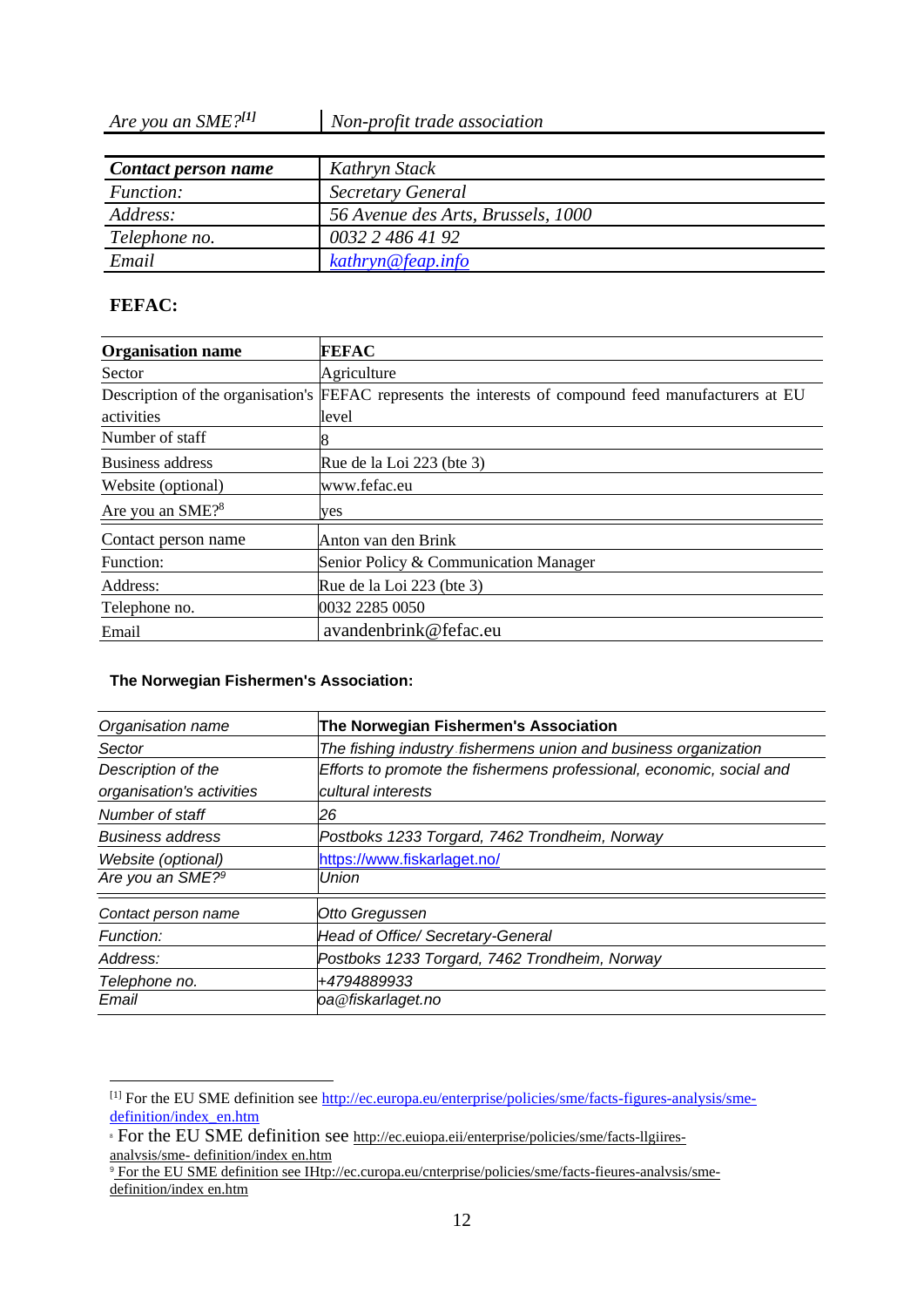### **Asplan Viak AS:**

| <b>Organisation name</b>  | <b>Asplan Viak AS</b>                                            |
|---------------------------|------------------------------------------------------------------|
| <i>Sector</i>             | Consulting                                                       |
| Description of the        | Asplan Viak is the leading industrial ecology specialist in      |
| organisation's activities | Norway. Our group of LCA professionals include over 20           |
|                           | employees with master and PhD in industrial ecology topics. Our  |
|                           | clients are from private and public sector and domestic and      |
|                           | foreign. As an example we are involved in European projects for  |
|                           | CONCAWE and we did LCAs in the European Space Agency             |
|                           | program. We have long experience with working with EPDs, both    |
|                           | developing PCRs, verifying EPDs and doing EPDs.                  |
|                           | Erik Hognes that represent Asplan Viak have more than 10 yrs of  |
|                           | experience working with environmental management and LCA         |
|                           | within the seafood industry and other marine sectors. This work  |
|                           | include sector wide assessments of a range on environmental      |
|                           | topics such as climate impacts, resource use and waste handling. |
| Number of staff           | Asplan Viak employees more than 1000 people. The department      |
|                           | Energy and environment" include 30 employees where around 20     |
|                           | work with LCA and other industrial ecology tools on a daily      |
|                           | bases.                                                           |
| <b>Business address</b>   | <b>Asplan Viak AS</b>                                            |
|                           | Abels gate 9<br>7030 Trondheim, Norway                           |
| Website (optional)        | Webpage in mainly in Norwegian language:                         |
|                           | https://www.asplanviak.no/kompetanse/energi-og-miljoe/           |
| Are you an SME?[1]        | N <sub>O</sub>                                                   |

| Contact person name | Erik Skontorp Hognes                                    |
|---------------------|---------------------------------------------------------|
| <i>Function:</i>    | Senior advicer                                          |
| Address:            | <b>Asplan Viak AS</b><br>Abels gate 9<br>7030 Trondheim |
| Telephone no.       | $+4740225577$                                           |
| Email               | erik.hognes@asplanviak.no                               |

### **Cermaq Group AS:**

| <b>Organisation name</b>      | <b>Cermaq Group AS</b>                                       |
|-------------------------------|--------------------------------------------------------------|
| Sector                        | Aquaculture                                                  |
| Description of the            | Farming and sales of Atlantic salmon, Coho salmon and trout, |
| organisation's activities     | under the brands Cermaq, Mainstream and Cultivos Marinos.    |
| Number of staff               | 4654                                                         |
| <b>Business address</b>       | Dronning Eufemias Gate 16, NO-0102 Norway                    |
| Website (optional)            | www.cermaq.com                                               |
| Are you an SME? <sup>10</sup> | N <sub>0</sub>                                               |

<sup>[1]</sup> For the EU SME definition see [http://ec.europa.eu/enterprise/policies/sme/facts-figures-analysis/sme](http://ec.europa.eu/enterprise/policies/sme/facts-figures-analysis/sme-definition/index_en.htm)[definition/index\\_en.htm](http://ec.europa.eu/enterprise/policies/sme/facts-figures-analysis/sme-definition/index_en.htm)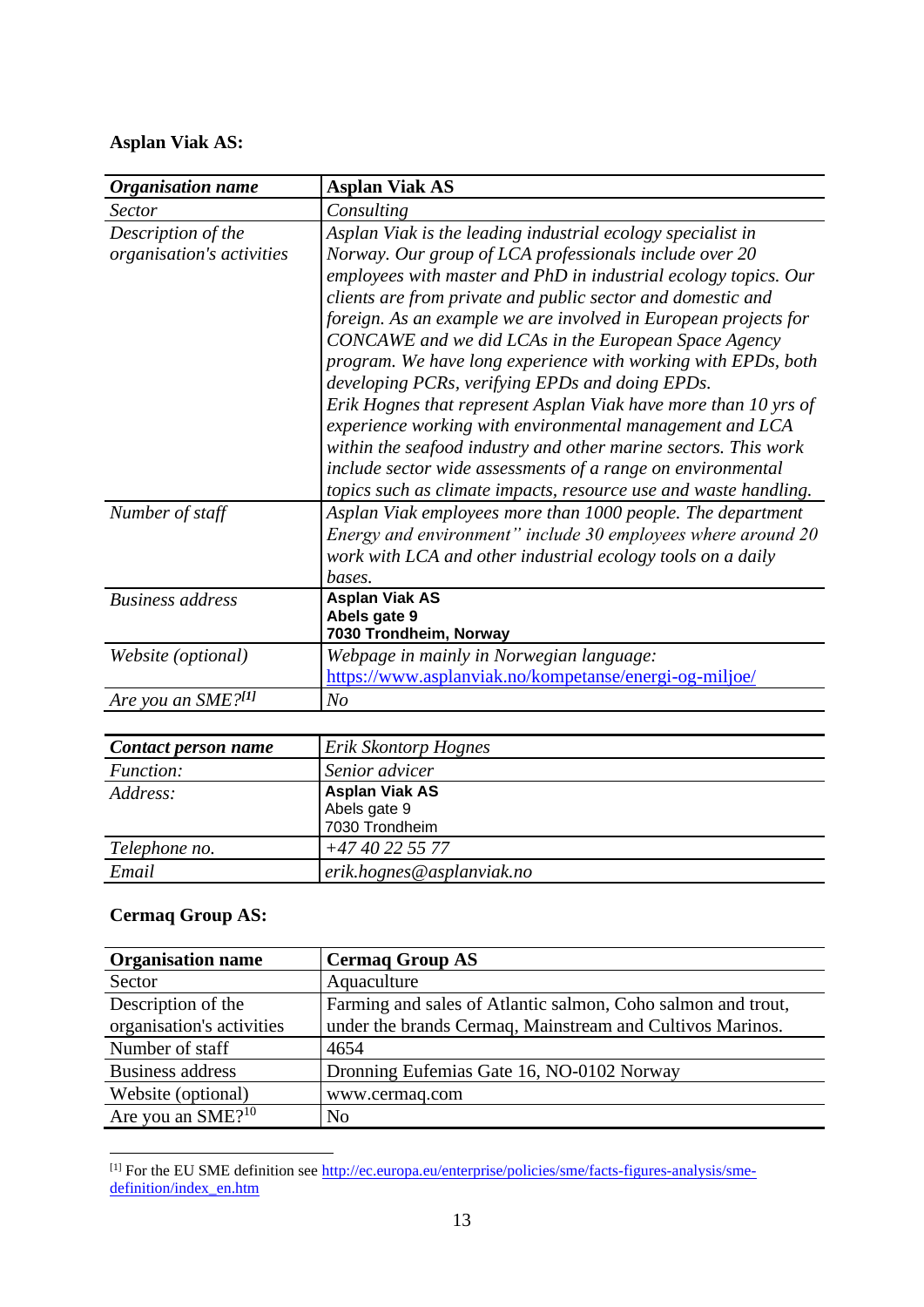| <b>Contact person name</b> | Daniel Joseph Pescatore                   |
|----------------------------|-------------------------------------------|
| Function:                  | <b>Sustainability Analyst</b>             |
| Address:                   | Dronning Eufemias Gate 16, NO-0102 Norway |
| Telephone no.              | +47 23 68 50 12                           |
| Email                      | daniel.pescatore@cermaq.com               |

### **Lerøy Seafood Group ASA:**

| <b>Organisation name</b>                        | <b>Lergy Seafood Group ASA</b>                         |
|-------------------------------------------------|--------------------------------------------------------|
| <b>Sector</b>                                   | Seafood                                                |
| Description of the<br>organisation's activities | Farming, wildcatch, processing, sales and distribution |
| Number of staff                                 | 4500                                                   |
| <b>Business address</b>                         | Thormøhlens gt 51B 5003 Bergen                         |
| Website (optional)                              | www.leroyseafood.com                                   |
| Are you an SME?[1]                              | $N_{O}$                                                |

| Contact person name | Anne Hilde Midttyeit               |
|---------------------|------------------------------------|
| <i>Function:</i>    | Head of quality and sustainability |
| Address:            | Thormøhlensgt 51 B 5003 Bergen     |
| Telephone no.       | 004791729709                       |
| Email               | ahm@lerov.no                       |

### **PELAGIA AS:**

| Organization name         | <b>PELAGIA AS</b>                                   |
|---------------------------|-----------------------------------------------------|
| <i>Sector</i>             | PELAGIC FISH PROCESSING                             |
| Description of the        | <b>BUYING OF PELAGIC FISH FROM FISHING VESSELS,</b> |
| organization's activities | PRODUCING PRODUCTS FOR HUMAN CONSUMTION, FISH       |
|                           | MEAL AND OIL FOR FEED PURPOSE, AND FISHOIL          |
|                           | REFINED FORNUTRITIONAL SUPPLEMENT AS WELL AS        |
|                           | PHARMAPSEUTICAL USAGE.                              |
| Number of staff           | 1240                                                |
| <b>Business address</b>   | <b>BRADBENKEN 1, 5003 BERGEN, NORWAY</b>            |
| Website (optional)        | WWW.PELAGIA.COM                                     |
| Are you an $SME$ ?[1]     | N <sub>O</sub>                                      |

| Contact person name | <b>EGIL MAGNE HAUGSTAD</b>        |
|---------------------|-----------------------------------|
| <i>Function:</i>    | CEO                               |
| <i>Address:</i>     | MAIL BOX 444, 5003 BERGEN, NORWAY |

<sup>10</sup> For the EU SME definition see [http://ec.europa.eu/enterprise/policies/sme/facts-figures-analysis/sme](http://ec.europa.eu/enterprise/policies/sme/facts-figures-analysis/sme-definition/index_en.htm)[definition/index\\_en.htm](http://ec.europa.eu/enterprise/policies/sme/facts-figures-analysis/sme-definition/index_en.htm)

 $^{[1]}$  For the EU SME definition see [http://ec.europa.eu/enterprise/policies/sme/facts-figures-analysis/sme](https://urldefense.proofpoint.com/v2/url?u=http-3A__ec.europa.eu_enterprise_policies_sme_facts-2Dfigures-2Danalysis_sme-2Ddefinition_index-5Fen.htm&d=DwMFAw&c=0Ar8T0WwMU1nneZvsKxA_nn0zlzWZrbk-Q5VShEQSQE&r=e0cO_IWD_9DcXNGdlbhbaC1iK_7wIaCcxrdxKBCdrFg&m=0rFemUySJk8mF-HCzRf3ybeVHe4_cA5Vz6qgWA8JbjM&s=66L3Xu29fbTrmZUWZyLycHlbSBm5TSKJw-RZVFnZuQk&e=)[definition/index\\_en.htm](https://urldefense.proofpoint.com/v2/url?u=http-3A__ec.europa.eu_enterprise_policies_sme_facts-2Dfigures-2Danalysis_sme-2Ddefinition_index-5Fen.htm&d=DwMFAw&c=0Ar8T0WwMU1nneZvsKxA_nn0zlzWZrbk-Q5VShEQSQE&r=e0cO_IWD_9DcXNGdlbhbaC1iK_7wIaCcxrdxKBCdrFg&m=0rFemUySJk8mF-HCzRf3ybeVHe4_cA5Vz6qgWA8JbjM&s=66L3Xu29fbTrmZUWZyLycHlbSBm5TSKJw-RZVFnZuQk&e=)

[1] For the EU SME definition see [http://ec.europa.eu/enterprise/policies/sme/facts-figures-analysis/sme](http://ec.europa.eu/enterprise/policies/sme/facts-figures-analysis/sme-definition/index_en.htm)[definition/index\\_en.htm](http://ec.europa.eu/enterprise/policies/sme/facts-figures-analysis/sme-definition/index_en.htm)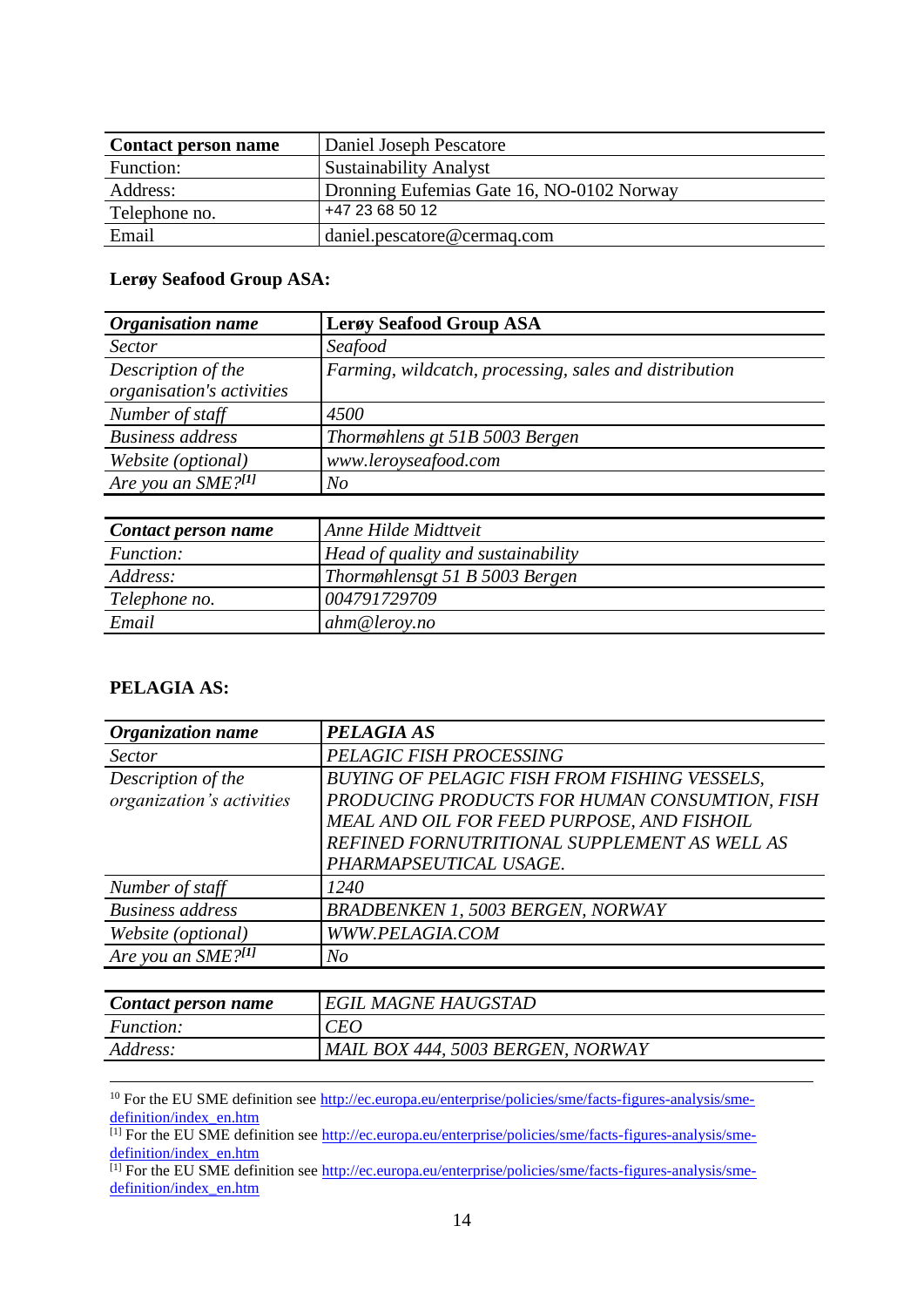| $\mathbf{\tau}$<br>Telephone no. | 0166147<br>νı<br>$+4$ |
|----------------------------------|-----------------------|
| Email.                           | PELAGIA.COM           |

### **Royal Greenland A/S:**

| <b>Organisation name</b>  | <b>Royal Greenland A/S</b>                      |
|---------------------------|-------------------------------------------------|
| <i>Sector</i>             | Marine fish and shellfish for human consumption |
| Description of the        | Fishery-production-sales                        |
| organisation's activities |                                                 |
| Number of staff           | 2228                                            |
| <b>Business address</b>   | Qasapi 4, 3900 Nuuk, Greenland                  |
| Website (optional)        | www. Royalgreenland.com                         |
| Are you an SME?[1]        |                                                 |
|                           |                                                 |
| Contact person name       | Lisbeth Schönemann-Paul                         |
| Function:                 | Corporate Sustainability Manager                |

| <i>Function:</i> | Corporate Sustainability Manager      |
|------------------|---------------------------------------|
| Address:         | Hellebarden 7, 9230 Svenstrup Denmark |
| Telephone no.    | $+4599308370$                         |
| Email            | lisc@royalgreenland.com               |
|                  |                                       |

For PEFCRs, please a list indicating at least 3 products (brand names) per representative product, produced by three different companies that are also members of the Technical Secretariat. For these products, the EF Profile will be calculated based on the draft PEFCR (supporting studies), which will inform the finalisation of the PEFCR.

[*Insert list here.* **Product: Various pelagic species Company: Norway Pelagic Product: Salmon, Head-on Gutted Atlantic Salmon, Atlantic Salmon Fillets Company: Cermaq Group AS Product: Cod fillets, haddock Company: Lerøy Seafood Group ASA Product: Frozen cod from Greenland Company: Royal Greenland AS**

<sup>[1]</sup> For the EU SME definition see [http://ec.europa.eu/enterprise/policies/sme/facts-figures-analysis/sme](https://eur03.safelinks.protection.outlook.com/?url=http%3A%2F%2Fec.europa.eu%2Fenterprise%2Fpolicies%2Fsme%2Ffacts-figures-analysis%2Fsme-definition%2Findex_en.htm&data=02%7C01%7Chenrik.stenwig%40sjomatnorge.no%7C46a33ac78ceb412116ce08d727cbe1fb%7C21be13a8b92f4a809cf317026d4a8118%7C0%7C0%7C637021629468016784&sdata=gK3%2BM1R0iy5%2FrfQ3vdZULY9opTFGytqe3%2BZB5wfQpYY%3D&reserved=0)[definition/index\\_en.htm](https://eur03.safelinks.protection.outlook.com/?url=http%3A%2F%2Fec.europa.eu%2Fenterprise%2Fpolicies%2Fsme%2Ffacts-figures-analysis%2Fsme-definition%2Findex_en.htm&data=02%7C01%7Chenrik.stenwig%40sjomatnorge.no%7C46a33ac78ceb412116ce08d727cbe1fb%7C21be13a8b92f4a809cf317026d4a8118%7C0%7C0%7C637021629468016784&sdata=gK3%2BM1R0iy5%2FrfQ3vdZULY9opTFGytqe3%2BZB5wfQpYY%3D&reserved=0)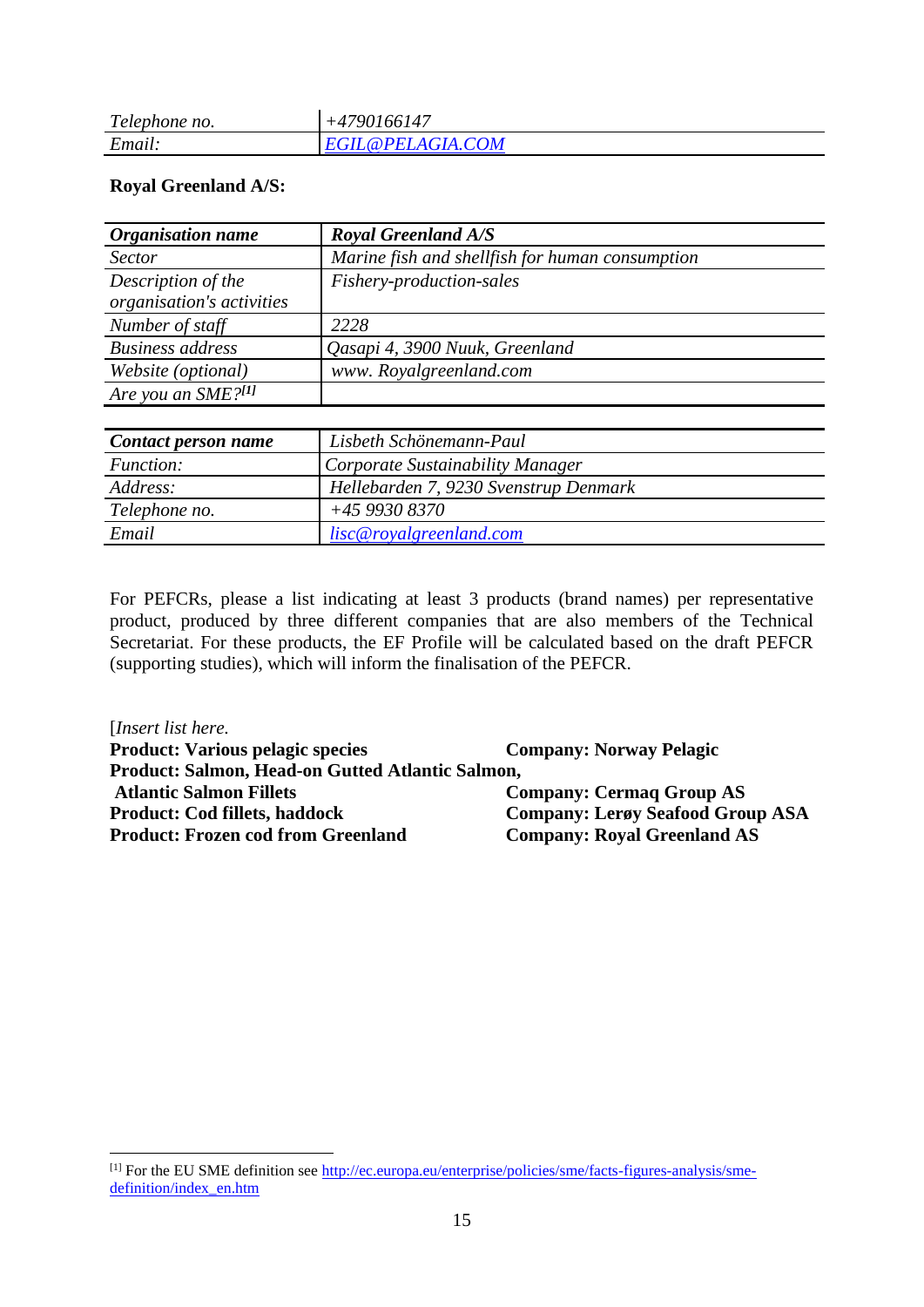### **SUPPORTING INFORMATION**

Please provide in Annex to this Application form a short market analysis (max. 10 pages) of the EU market of the product group/ sector proposed. The market analysis should provide sufficient information to understand the percentage of the EU market in terms of turnover in the EU represented by each member of the Technical Secretariat and by the overall group of proponents. The report shall be based on market data not older than three years. This report will be treated as confidential by the European Commission and will not be disclosed to third parties.

### **Do the members of the group or the group as a whole have experience in carrying out Life Cycle Assessment (LCA) or PEF/ OEF studies related to the product/ sector proposed?**

 $\boxtimes$  Yes, LCA [*please specify method/ initiative, focus (e.g. climate change impact only*)]

 $\boxtimes$  Yes, PEF [*please specify if based on a PEFCR, specifying which one, or based on PEF*]

Yes, OEF [*please specify if based on an OEFSR, specifying which one or based on OEF*]

 $\vert$  | No

*The group includes the experiences from the development of the PEFCR Feed for food producing animals<sup>11</sup> and the experiences made during the previous attempt to develop a Marine Fish PEFCR.* 

*The group also includes Asplan Viak that have a group of 20 people working with LCA and Industrial ecology for a range of different products and sectors. This include people working more than 10 yrs with LCA within the seafood sector.* 

**BY SUBMITTING THIS APPLICATION, THE ORGANISATION(S) ACCEPT(S) THE RULES FOR DEVELOPING PEFCRS AND OEFSRS AS LAID DOWN IN THE JRC REPORTS ON THE PEF AND OEF METHODS<sup>12</sup> AND THE FULL DOCUMENTAION OF THE CALL FOR VOLUNTEERS.**

### **BY SUBMITTING THIS APPLICATION, THE ORGANISATION(S) ACCEPT(S) CONDITIONS REGARDING DATA TREATMENT AS DESCRIBED BELOW.**

 $\boxtimes$  I would like to receive information about developments related to the Product and **Organisation Environmental Footprint methods (leader of the TS)**

<sup>11</sup> Link to PEFCR: [https://ec.europa.eu/environment/eussd/smgp/pdf/PEFCR\\_feed.pdf](https://ec.europa.eu/environment/eussd/smgp/pdf/PEFCR_feed.pdf) <sup>12</sup> [http://eplca.jrc.ec.europa.eu/permalink/PEF\\_method.pdf](http://eplca.jrc.ec.europa.eu/permalink/PEF_method.pdf) and

[http://eplca.jrc.ec.europa.eu/permalink/OEF\\_method.pdf](http://eplca.jrc.ec.europa.eu/permalink/OEF_method.pdf)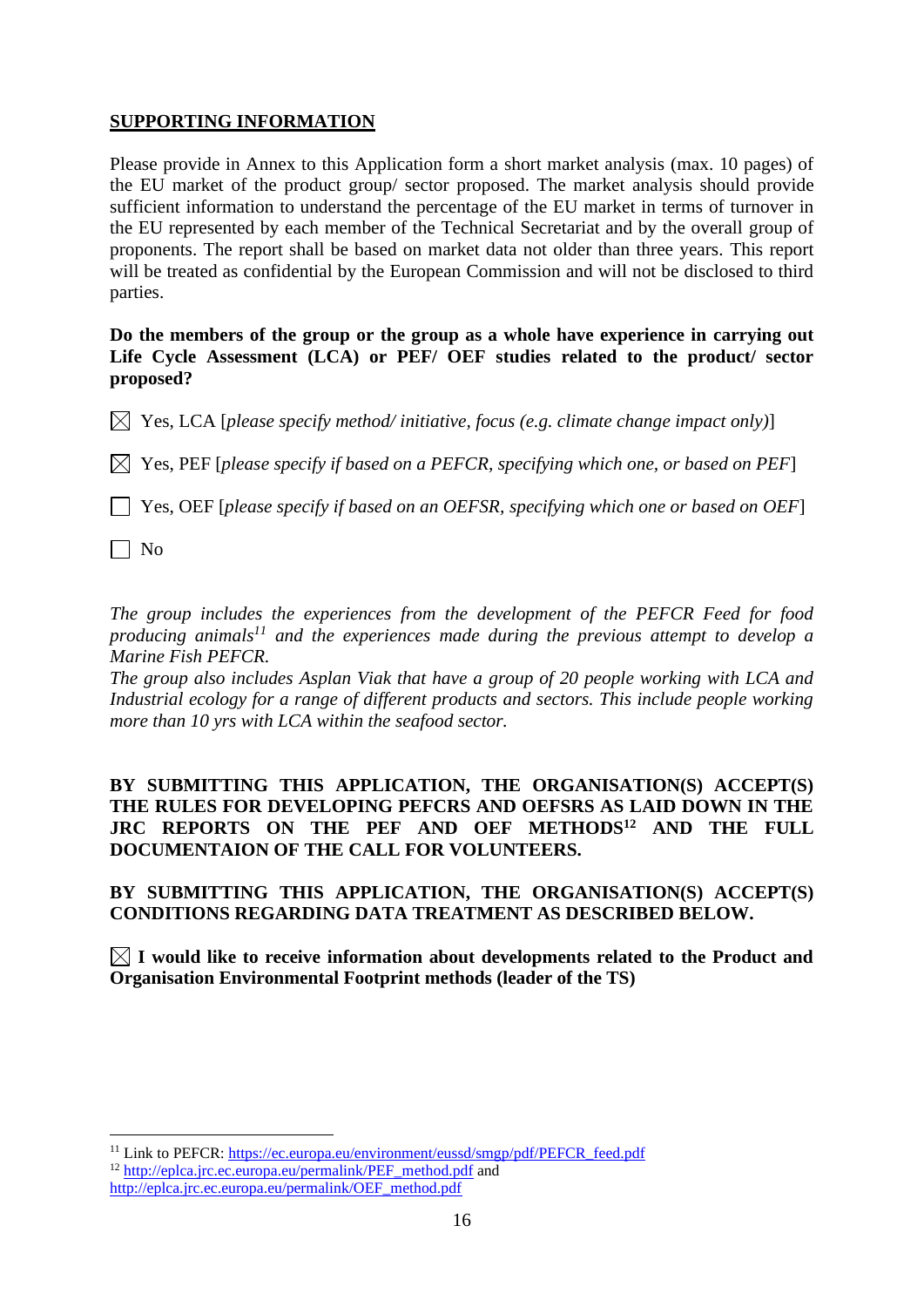### **PROTECTION OF YOUR PERSONAL DATA**

### **This privacy statement provides information about the processing and the protection of your personal data.**

**Processing operation:** *Call for volunteers – Environmental Footprint transition phase* **Data Controller:**

European Commission, Directorate-General for the Environment Directorate B Circular Economy and Green Growth Unit B1 Sustainable Production, Products and Consumption

#### **Table of Contents**

- **1. Introduction**
- **2. Why and how do we process your personal data?**
- **3. On what legal ground(s) do we process your personal data?**
- **4. Which personal data do we collect and further process?**
- **5. How long do we keep your personal data?**
- **6. How do we protect and safeguard your personal data?**
- **7. Who has access to your personal data and to whom is it disclosed?**
- **8. What are your rights and how can you exercise them?**
- **9. Contact information**
- **10. Where to find more detailed information?**

#### **1. Introduction**

The European Commission (hereafter 'the Commission') is committed to protect your personal data and to respect your privacy. The Commission collects and further processes personal data pursuant to [Regulation \(EU\) 2018/1725](https://eur-lex.europa.eu/legal-content/EN/TXT/?uri=uriserv:OJ.L_.2018.295.01.0039.01.ENG&toc=OJ:L:2018:295:TOC) of the European Parliament and of the Council of 23 October 2018 on the protection of natural persons with regard to the processing of personal data by the Union institutions, bodies, offices and agencies and on the free movement of such data (repealing Regulation (EC) No 45/2001).

This privacy statement explains the reason for the processing of your personal data, the way we collect, handle and ensure protection of all personal data provided, how that information is used and what rights you have in relation to your personal data. It also specifies the contact details of the responsible Data Controller with whom you may exercise your rights, the Data Protection Officer and the European Data Protection Supervisor.

The information in relation to processing operation *Call for volunteers – Environmental Footprint transition phase* undertaken by Unit B1 of the European Commission's Directorate-General for the Environment (henceforward, Data Controller) is presented below.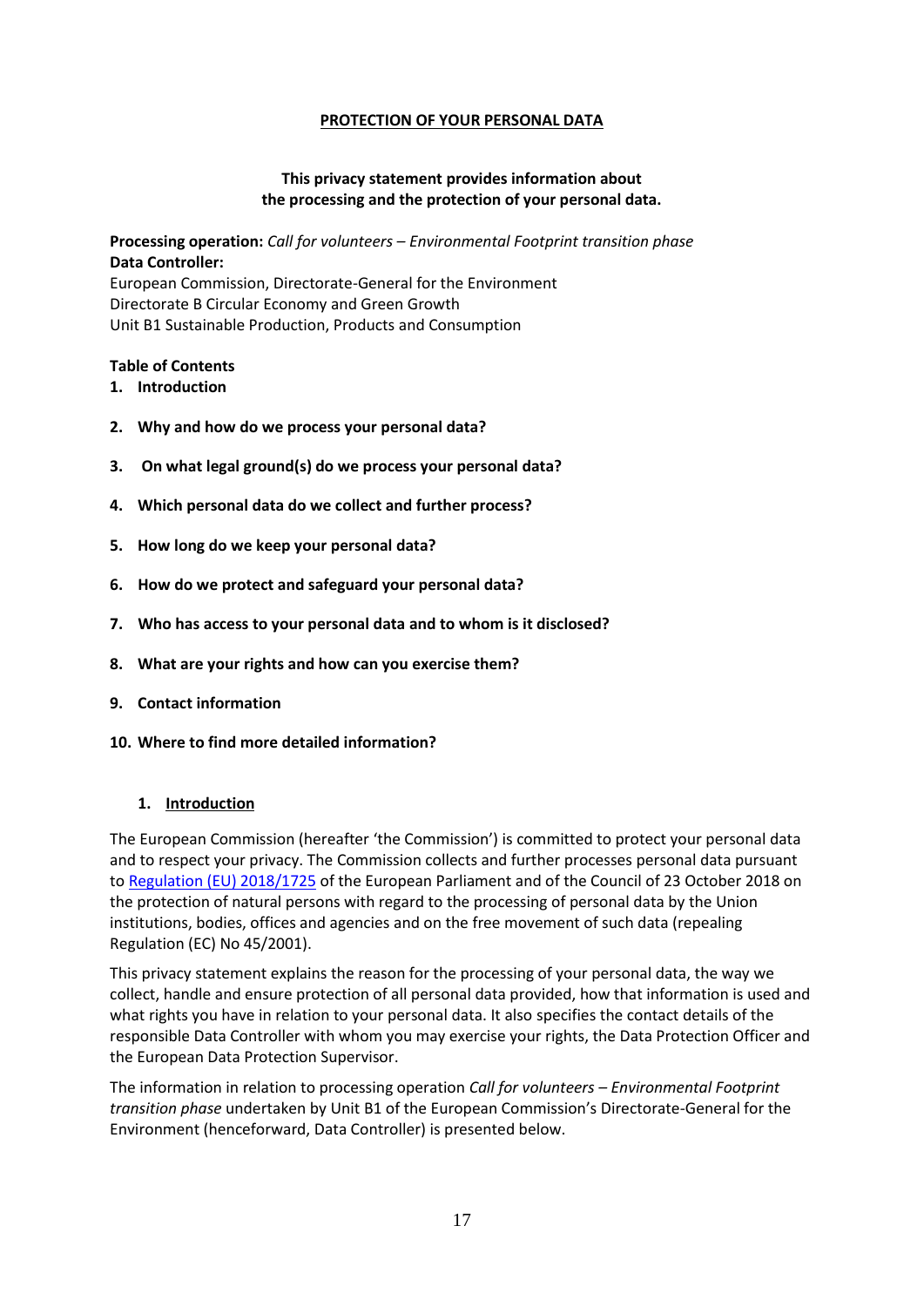### **2. Why and how do we process your personal data?**

Purpose of the processing operation: The Data Controller collects and uses your personal information to manage applications in the framework of the call for volunteers for the Environmental Footprint transition phase. The management of applications includes:

- Uses internal to the European Commission:
	- $\circ$  Contacts with the applicants (requests for information and final result of the evaluation);
	- o Evaluating the applications (detailed composition of the Technical Secretariat, including contact details – name, position, e-mail address and phone number – of organisations participating).
	- o Providing information on developments in the area of Environmental Footprint (email address only).
- Uses external to the European Commission:
	- $\circ$  Publishing the product categories / sub-categories and sectors / sub-sectors covered by the proposal, together with organisation and e-mail address of the leader of the project (Technical Secretariat leader), to attract relevant members for the Technical Secretariats;
	- o If the project is selected, the name and surname of a contact person and their e-mail address, together with the organisation they belong to will be published on the website. Furthermore, the Data Controller will publish the names of organisations participating in the Technical Secretariat.

Your personal data will *not* be used for an automated decision-making including profiling.

### **3. On what legal ground(s) do we process your personal data**

The processing operations on personal data for the subscription, distribution and management of internal and external newsletters are necessary and lawful under the Article 5(a) and (d) and recital 22 of Regulation (EU) 2018/1725:

Article 5 (a): processing is necessary for the performance of a task carried out in the public interest on the basis of the Treaties establishing the European Communities or other legal instruments adopted on the basis thereof.

Article 5 (d): the data subject has unambiguously given his or her consent. This consent is given when submitting the application form for the call for volunteers.

Recital 22: Processing of personal data for the performance of tasks carried out in the public interest by the Union institutions and bodies includes the processing of personal data necessary for the management and functioning of those institutions and bodies.

No restrictions under Article 25 of Regulation (EU) 2018/1725 apply.

#### **Which personal data do we collect and further process***?*

In order to carry out this processing operation, the Data Controller collects the following categories of personal data:

- Name and surname;
- Function in the organisation;
- Contact details (e-mail address, telephone number, company/ organisation, professional address);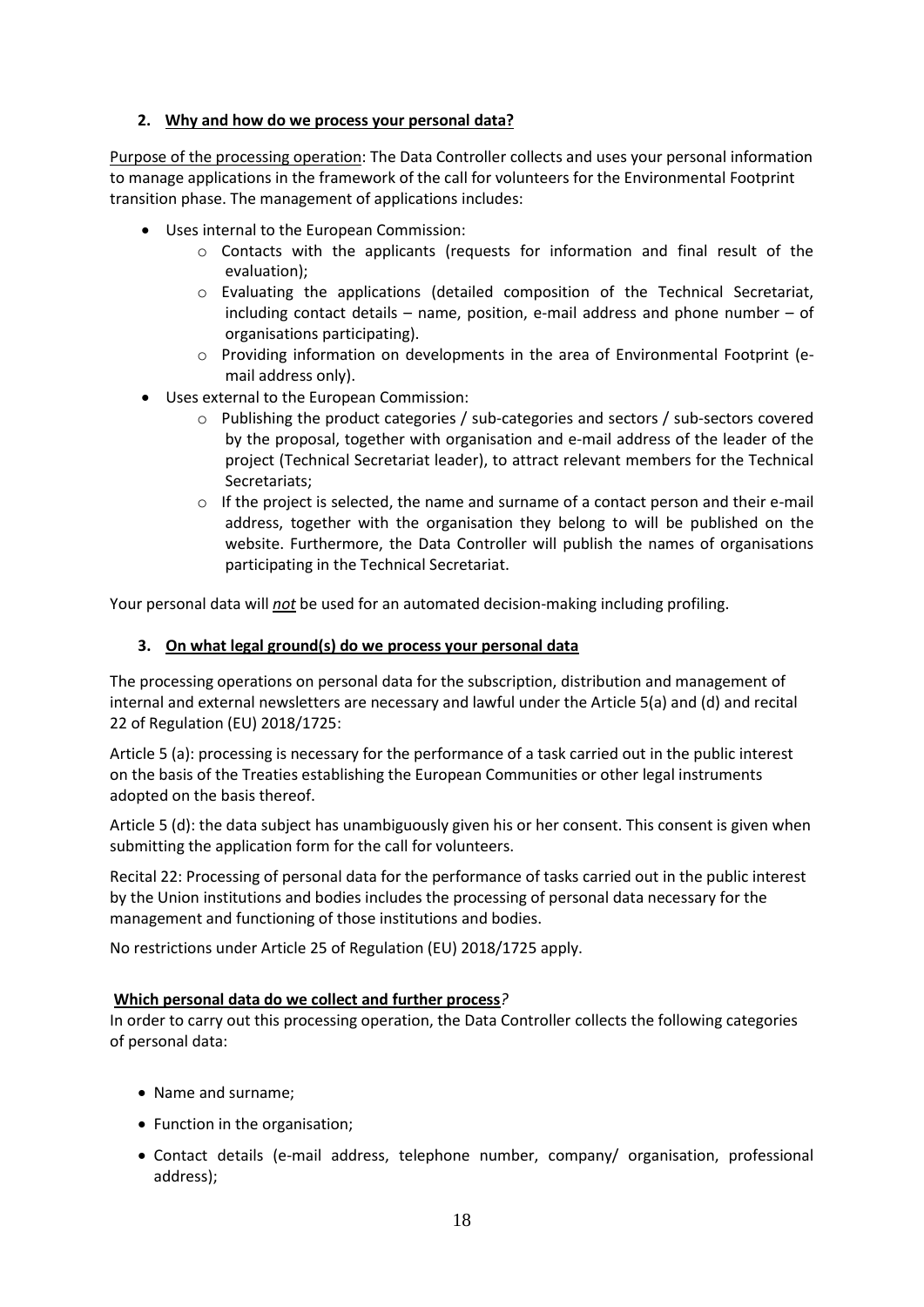The provision of personal data is mandatory to meet the needs of the call for volunteers. If you do not provide your personal data, possible consequences are that we are not able to get in touch with you related to your application, and we are not able to take it into account.

### **4. How long do we keep your personal data?**

Personal data are kept as long as follow-up actions to the call for volunteers are necessary with regard to the purpose(s) for which the data where collected and further processed. All personal data will generally be deleted from databases three years after the last action in relation to PEFCR and OEFSR projects developed during the transition phase. Reports containing personal data will be archived according to the relevant Commission's legal framework.

Your personal data will be part of a list of contact details shared internally amongst the staff of the Commission for the purpose of contacting you in the future in the context of subsequent Commission Product and Organisation Environmental Footprint activities in case you agreed to that during the application. If you change your mind in this regard, please contact us using the Contact Information below and explicitly specifying your request.

### **5. How do we protect and safeguard your personal data?**

All personal data in electronic format (e-mails, documents, databases, uploaded batches of data, etc.) are stored on the servers of the European Commission*.* All processing operations are carried out pursuant to the [Commission Decision \(EU, Euratom\) 2017/46](https://eur-lex.europa.eu/legal-content/EN/TXT/?qid=1548093747090&uri=CELEX:32017D0046) of 10 January 2017 on the security of communication and information systems in the European Commission.

In order to protect your personal data, the Commission has put in place a number of technical and organisational measures in place. Technical measures include appropriate actions to address online security, risk of data loss, alteration of data or unauthorised access, taking into consideration the risk presented by the processing and the nature of the personal data being processed. Organisational measures include restricting access to the personal data solely to authorised persons with a legitimate need to know for the purposes of this processing operation.

### **6. Who has access to your personal data and to whom is it disclosed?**

Access to your personal data is provided to the Commission staff responsible for carrying out this processing operation and to authorised staff according to the "need to know" principle. Such staff abide by statutory, and when required, additional confidentiality agreements.

The Data Controller will publish on its website [\(http://ec.europa.eu/environment/eussd/smgp/\)](http://ec.europa.eu/environment/eussd/smgp/) the product categories and sectors covered by the proposal, together with the organisation and e-mail address of the leader of the project (Technical Secretariat leader), to attract relevant members for the Technical Secretariats.

If the project is selected, the Data Controller will publish on its website the name and surname, organisation and e-mail address of the contact person for the project. It will also publish the list of organisations (without any personal data attached) participating in the project.

The information we collect will not be given to any other third party, except to the extent and for the purpose we may be required to do so by law.